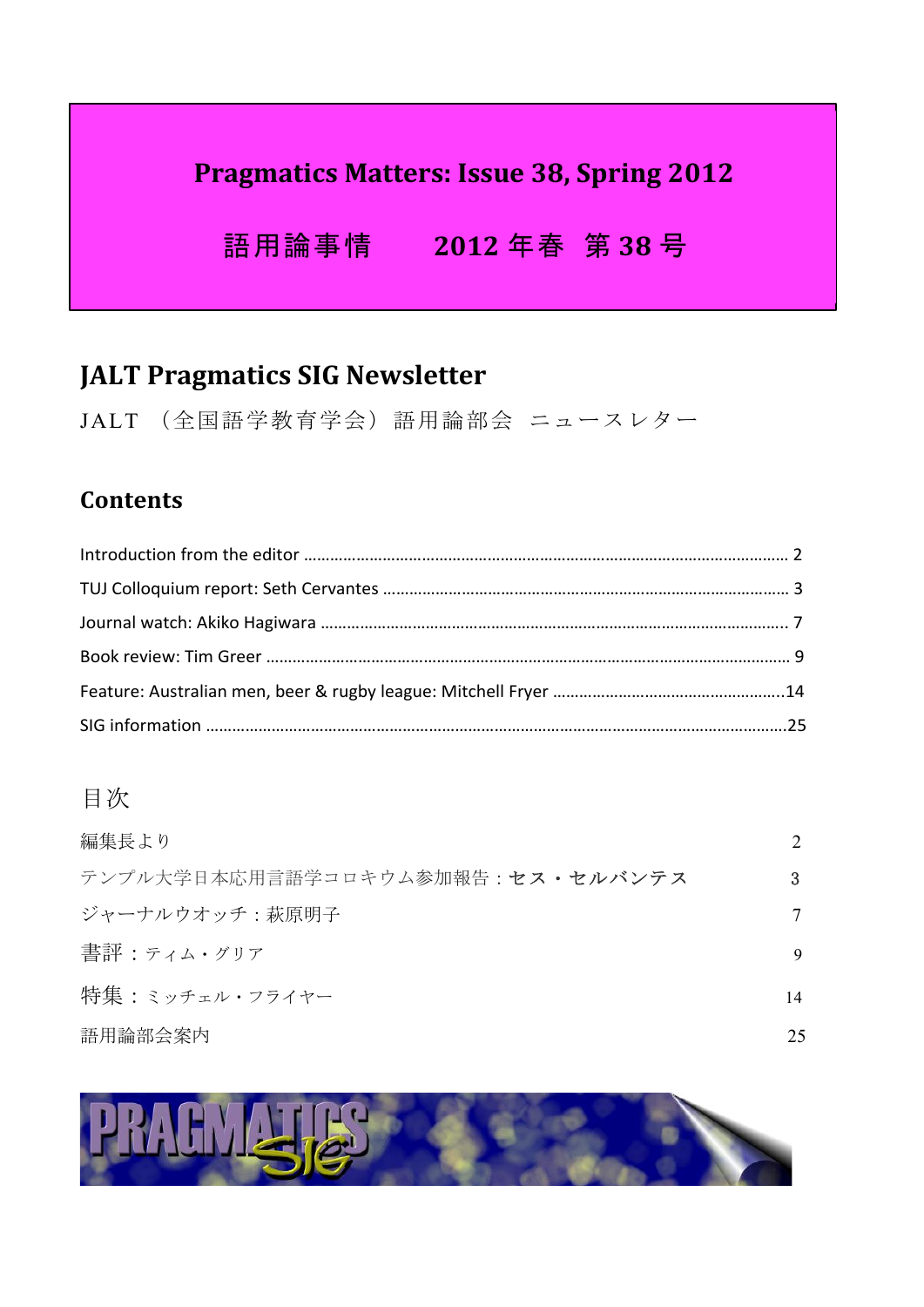### From the editor:

Welcome to the new edition of

Pragmatics Matters. I hope the new academic year has started well for you.



On behalf of

the SIG, I'd like to welcome back Donna Tatsuki from her year in Italy to the role of coordinator and to thank Tim Greer for all the hard work he put in doing that job in Donna's absence. One of his more recent actions was to invite Dr Alan Firth to be a plenary speaker at the JALT national conference in October. something we can keenly look forward to. There will be an interview with Dr Firth in our next PM

In this edition, Seth Cervantes reviews the Temple University Colloquium on Applied Linguistics as both an observer and as a presenter; Akiko Hagiwara continues to cast her eye over pragmatics-related articles in Journal Watch; Tim Greer reviews the groundbreaking *Conversation Analysis and Second Language Pedagogy*; finally, Mitchell Fryer writes about Australian men, beer and rugby league – though the first two items often go together, along with one of any number of sports, it must have been a while since we have published a feature about those topics.

Best wishes and I hope to see some of you at this year's forthcoming conferences, perhaps starting with the PanSIG conference in June.

#### 編集者より

『語用論事情』の最新号へようこそ。皆様 が良い新年度のスタートを切られたことを 祈念します。

語用論部会を代表して、イタリアから帰 国したドナ・タツキ氏が再びコーディネー ターの役に戻られたことを歓迎し、ドナの 不在中献身的に活動してくれたティム・グ リア氏に感謝いたします。とくに、ティム によるアラン・ファース博士の 10 月 JALT 全国大会への基調講演者としての招待は、 我々が切望していたことです。次号の『語 用論事情』ではファース博士へのインタビ ューを掲載します。

今号では、セス・セルバンテス氏が、テ ンプル大学で行なわれた応用言語学コロキ アムについて、参加者および発表者の立場 からレビューします。ジャーナルウォッチ では、ハギワラ・アキコ氏が前号に引き続 き、語用論関係の論文について紹介します。 ティム・グリア氏の記事は、革新的な *Conversation Analysis and Second Language Pedagogy* についての書評です。最後の記 事では、ミッチェル・フライヤー氏が、オ ーストラリア人男性間のビールとラグビー についての会話を分析します。オーストラ リア人男性とビールは、多くのスポーツと ともに、切り離せないものですが、これら のトピックが本誌に登場するのは久しぶり です。

それでは、今年の学会で皆様にお目にか かれることを期待しております。まずは 6 月に開かれる PanSIG でお目にかかれるか もしれません。

ティム・ナイト

**Japanese co-editors:** 

**Naoko Osuka & Yukie Saito**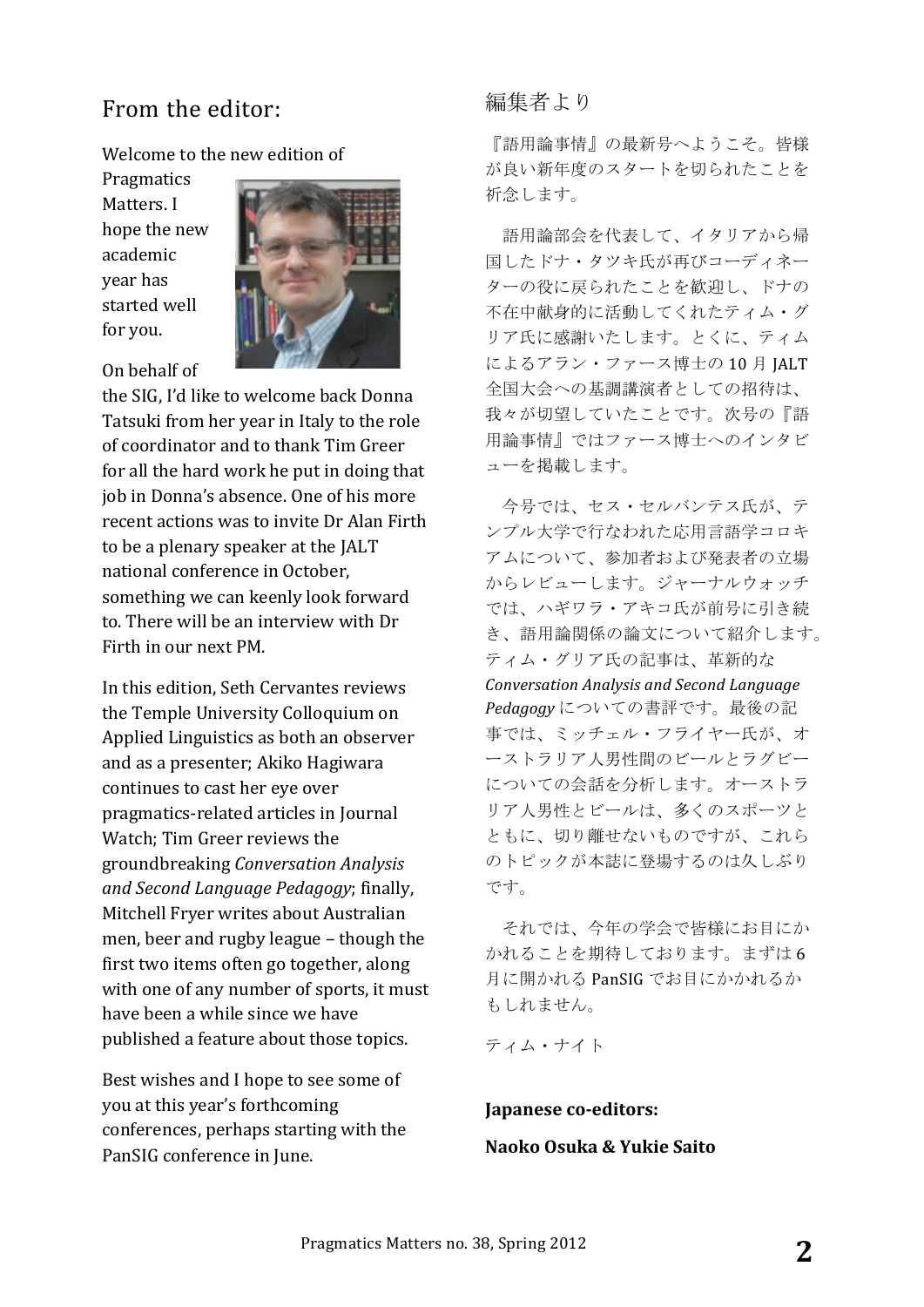# **Conference report:**

## **TUJ Colloquium in Applied Linguistics: Seth Cervantes**

The Temple University Japan Applied Linguistics Colloquium 2012 was held in February at the Tokyo campus. Seth **Cervantes** reports that although it may be considered a minor conference without 'big names' presenting, the colloquium has much to recommend it from the point of view of being a presenter and an observer. He also found some especially useful presentations in the pragmatics field.

テンプル大学日本応用言語学コロキウ ム 2012 が東京キャンパスで 2 月に開催 されました。セス・セルバンテスは、 それが"ビッグネーム"の発表がない小 さな学会だったが、発表者と参加者の 視点から推薦するできる多くを持った コロキウムだったと報告しています。 彼はまたプラグマティックスの分野で 特に役立つ発表がいくつかあったこと を報告しています。

ne of the nice things about attending conferences is the opportunity to meet old

friends and make new ones. However, being a presenter can be stressful in the run-up. Temple University Japan's Annual Applied Linguistics Colloquium provides a forum for researchers, especially new ones, to present and discuss ideas in a supportive environment. This year's colloquium, held at Temple University Japan's Tokyo campus, accomplished its purpose. O



Like any good conference, much of the good stuff happened before and after presentations or outside elevator doors. These were chances to meet teachers enthusiastic about their research, and more importantly, the craft and art of teaching. The experience was akin to attending one of my local JALT chapter meetings where the snacks and drinks are free and where great ideas and information are freely exchanged.

In total I attended three pragmatics-themed presentations, and I co-presented another. I found two threads linking them: first, the aim of helping students of all ages to talk more and second, the aim of becoming a better teacher.

The first presentation I attended was given by Yuka Muraoka (Keisen University). Yuka noted that Japanese English language learners were **well adept at turn-***giving* but often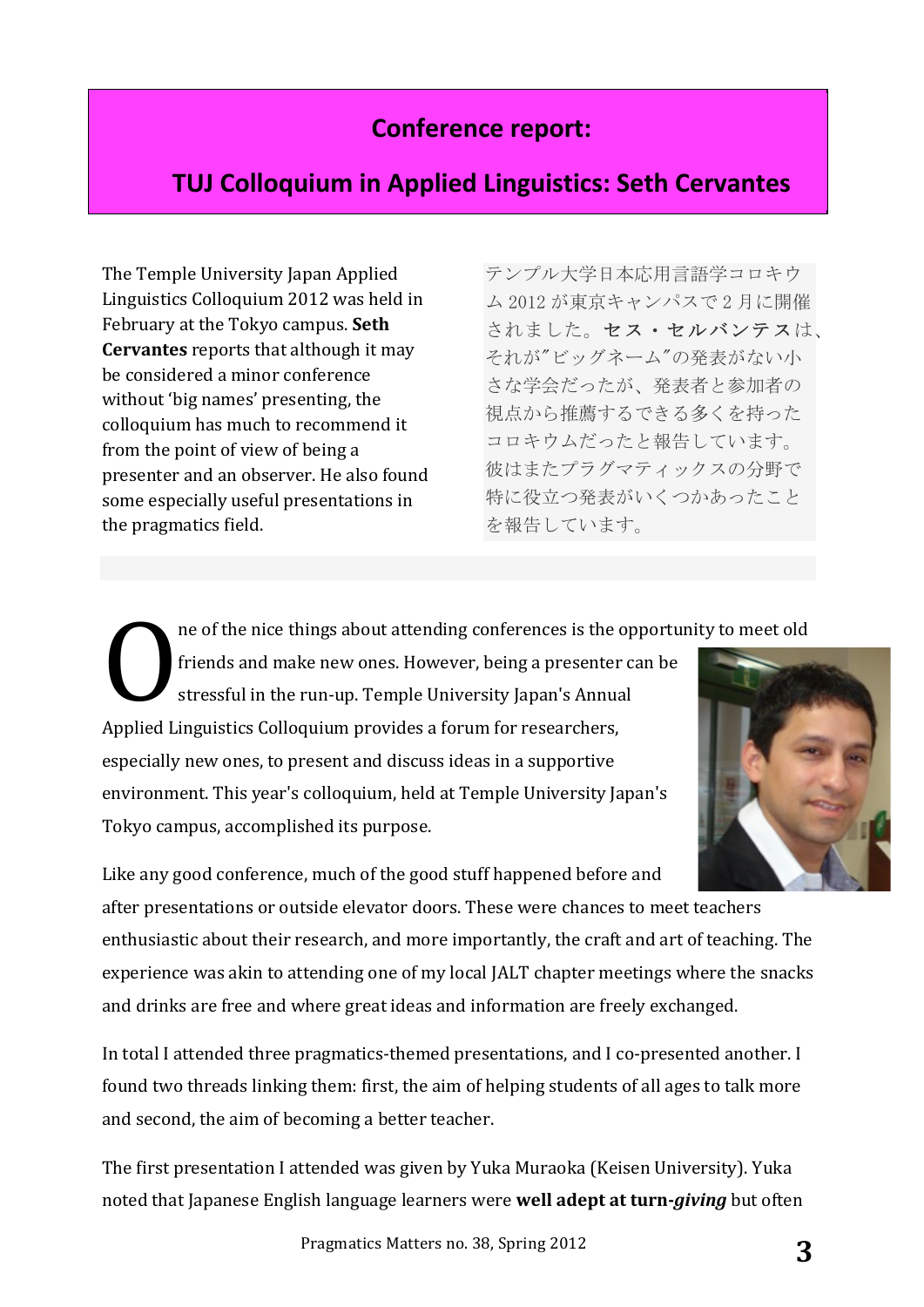#### **Cervantes: TUJ Colloquium report**

**lacked the ability to** *take* **turns**—that is, to become the speaker. From the perspective of a language learner, knowing when to take a turn and become the speaker is vital to the co-construction of talk, yet language learners often lack the ability to be a full and active participant in conversation. Yuka argued that awareness building activities that highlight turn-taking practices improve a language learner's ability to actively participate as both speaker and listener in a conversation. It is clear that Yuka views language learning as an active process; she does not want students to merely comprehend but to actively seize those opportune moments to co-create talk.

Reiko Shimonokawa Takeda (Aoyama Gakuin University) explored the shifting identities of language learners in conversation. Reiko grouped first-year students and gave them a task to complete and recorded their conversations. Once the task was completed, she laboriously transcribed her students' conversations using transcription conventions from conversation analysis. Reiko found that a "returnee" student often assumed the role of teacher at the expense of other group members. Ideally, group members complete a task collaboratively, yet it is often the case that the level of participation varies among group members. As a language teacher, I wondered if assigning roles (e.g., reporter, secretary, leader, etc.) would encourage a more collaborative relationship among participants. Although Reiko's research was "a work in progress," her presentation **illustrated the importance of identity to group dynamics**. 

Yukie Saito (pictured right, from Kansai Gakuen University) gave a presentation that looked closely at the inclusion or exclusion of closings in English language teaching (ELT) textbooks. Her findings indicated that many textbooks rarely included conversational closings, and in some cases were not found. Yukie's basic premise that, as the ability to close a conversation is part of the foundation of conversational competency, the lack of instruction



on closings has pedagogic implications. What I took away from Yukie's presentation was that **language teachers should highlight the role of closings** in conversation because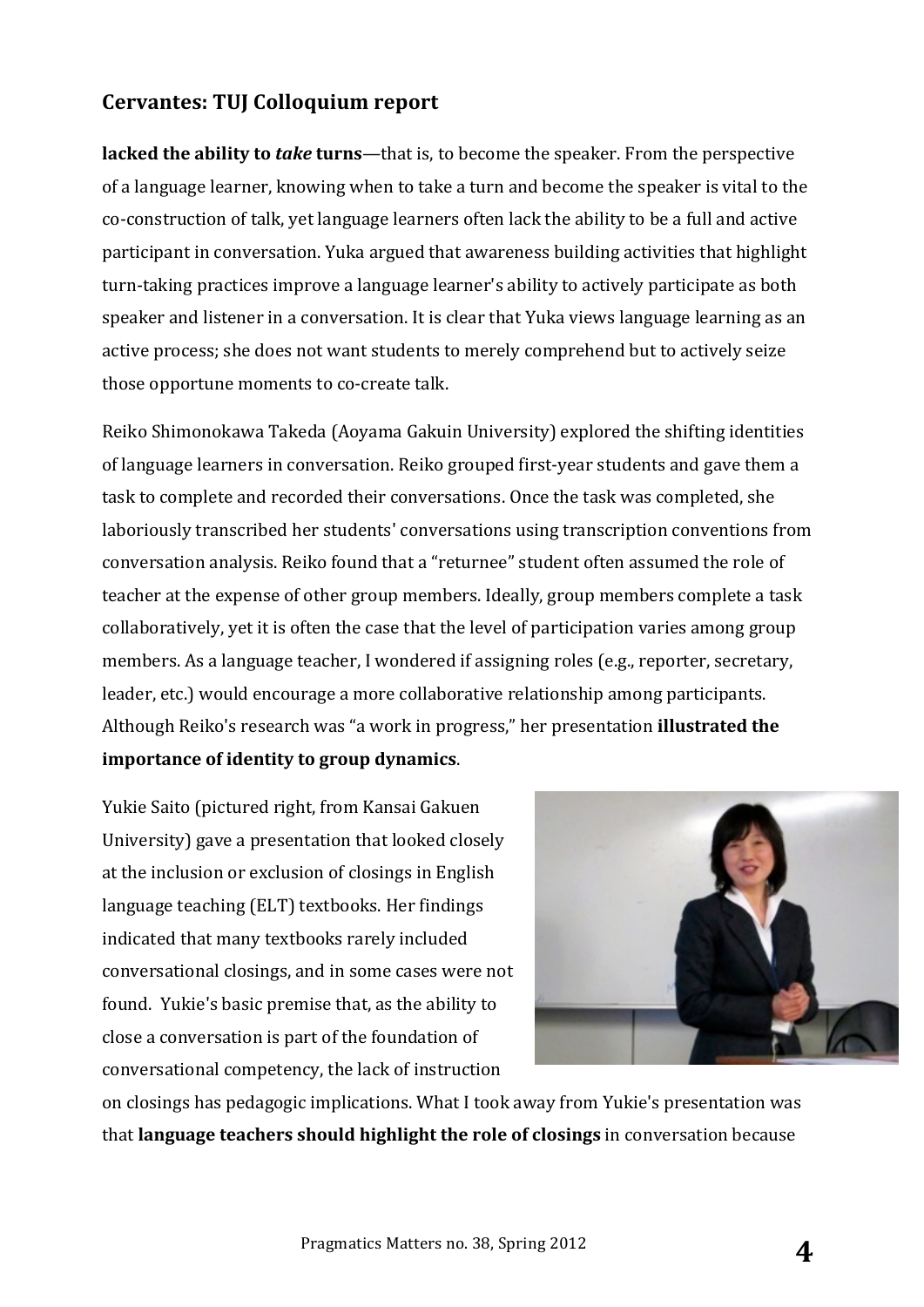#### **Cervantes: TUJ Colloquium report**

ELT textbooks often do not. Further, it shows that teachers like Yukie "problematize" textbooks, and do not mindlessly follow them. That is refreshing.



Along with Robert Olson (pictured left. from Tomakomai Komazawa University), I gave a presentation on teaching repair practices to children. Repair practices are used to negotiate misunderstanding during the course of a conversation. To explore the repair practices of young language learners, we created a short illustrated story about a young native

English speaker trying to communicate with his Japanese grandfather. In short, we found that young language learners do have meta-pragmatic knowledge about repair practices, although the depth of that knowledge varies with age. For instance, children aged four to five did not understand the story whereas eight and nine-year olds understood that the cause of the frustration between the young boy and the grandfather was that they couldn't communicate with each other. One interesting finding of our research was that children who grew up in bilingual and bi-cultural homes were better able to describe and recognize repair practices. In one case, Rob's five-year old son, who lives in a bilingual and bi-cultural family, was able to identify the characters with members of his own family. In the last moments of the presentation we showed off some of the activities we developed to teach young children repair practices. \*

As I mentioned above, each of the pragmatics-themed presentations shared two common features. First, they wanted to encourage language learners to speak more (i.e., be a more active participant in conversation), and second, the presentations were aimed at promoting better teaching.



*\* Editor's note: These activities were both educationally useful and entertaining.*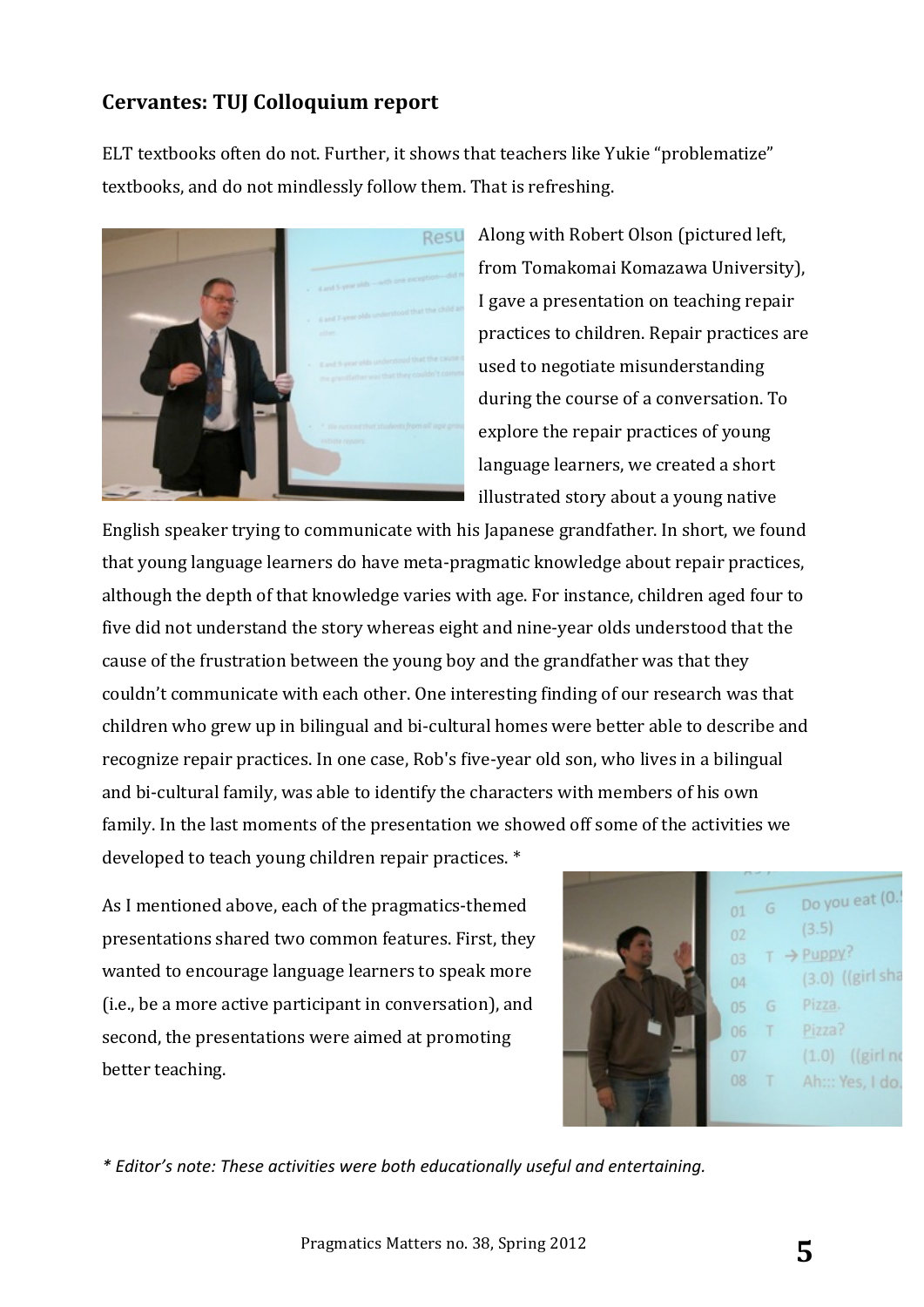### **Cervantes: TUJ Colloquium report**

Along with the pragmatics-themed presentations, all the presentations I attended were interesting and, more importantly, gave me the sense that I had learned something new or acquired a new way of looking at a familiar topic.

Unlike the major conferences in the field of applied linguistics or pragmatics, there were no "big names" at this year's colloquium. Instead there were dedicated researchers/teachers looking to progress and willing to share and discuss ideas with others. It was also refreshing that older and more experienced scholars were also in attendance, giving thoughtful and succinct advice on how to make works-in-



progress works that can stand on their own. I recommend this colloquium to any teacher, experienced or not, who has never given an academic presentation or who has a great idea but has not yet fully formed it in their head. It is a great place to showcase and polish ideas. 



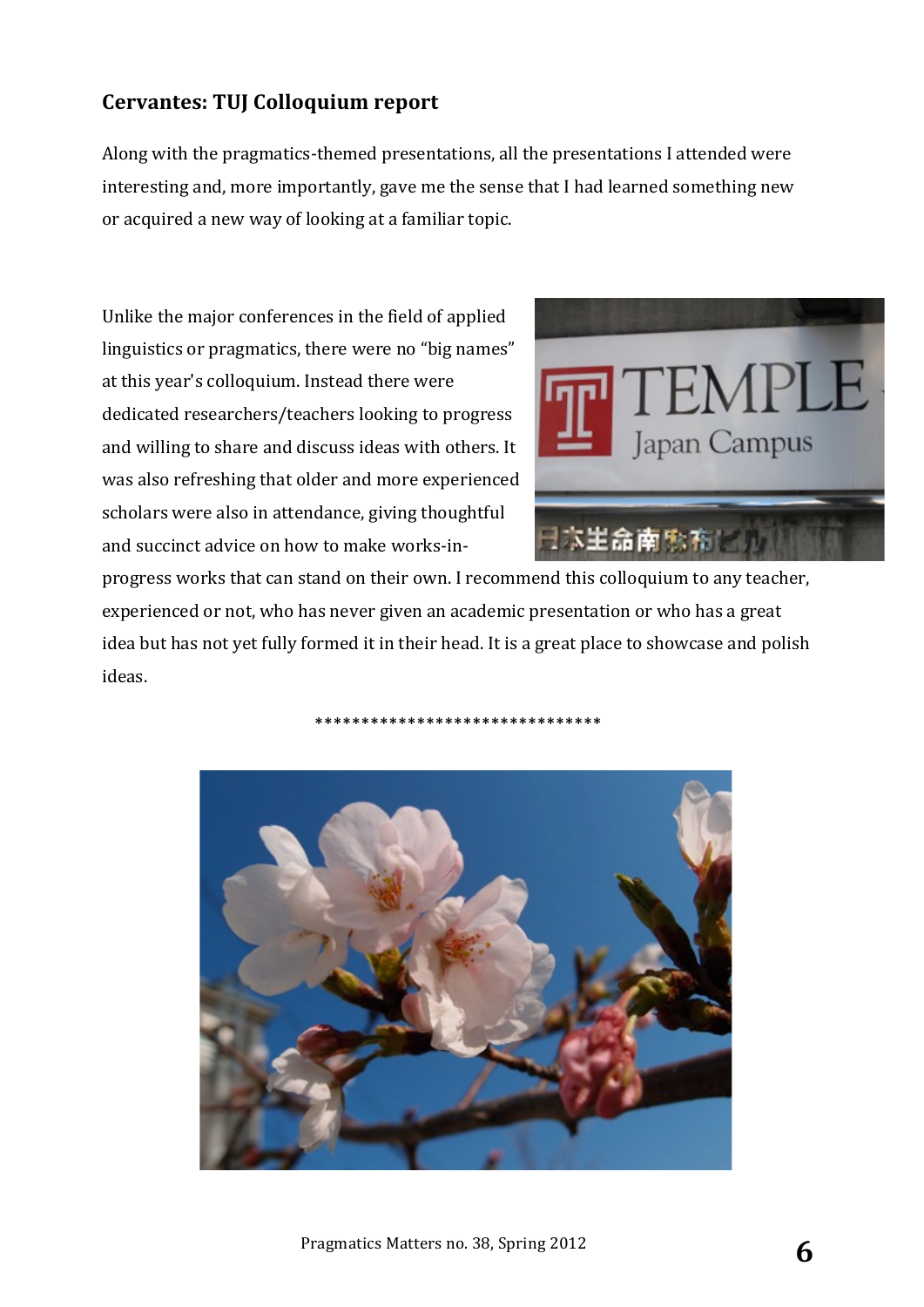# **Journal Watch: Akiko Hagiwara**

Akiko Hagiwara reports on two recently published papers, both of them L2 **developmental acquisition studies** in pragmatics. 



語用論の第 2 言語習得に関する論 文を手に入れました.1つは CA の技法で分析したロールプレイの 中間言語研究で,2つ目はマフィ ンを焼くプロセスにおいて,料理 の技術を身につけるとともに発話 の内容にそれに応じた変化が現れ ,それが行動にも反映していると いうデータを分析したものです.

Al-Gahtani, S. and Roever, C. 2012. Proficiency and sequential organization of L2 requests. *Applied Linguistics* 33, 42-65.

**he first paper is a cross-sectional study on requests, using role-plays** performed by Saudi students learning Australian English. Unlike many other previous studies, this study focuses on the sequential organization of L2 requests produced by learners of four different proficiency levels. I had a stereotypical view that CA could only be used with naturally occurring data, not data that had been elicited. As many of us have experienced, analyzing role-play data has been problematic, because we cannot simply apply whatever the coding schema we use in other types of studies, such as discourse completion tasks, in role plays. The authors claim that CA as a method of analysis provides richer sources of information especially in sequential organization and co-construction of interaction in role plays. T<br>medus

Achiba, M. 2012. Development of interactional competence: Changes in participation over cooking sessions. *Pragmatics and Society* 3, 1-30.

The second one, by our Pragmatics SIG colleague, Dr. Machiko Achiba, is on **the** socialization process of a Japanese girl learning how to bake banana choc chip **muffins in English**, which is her second language. There were three baking sessions, and the girl interacted with three different people. The data quoted in this paper are all about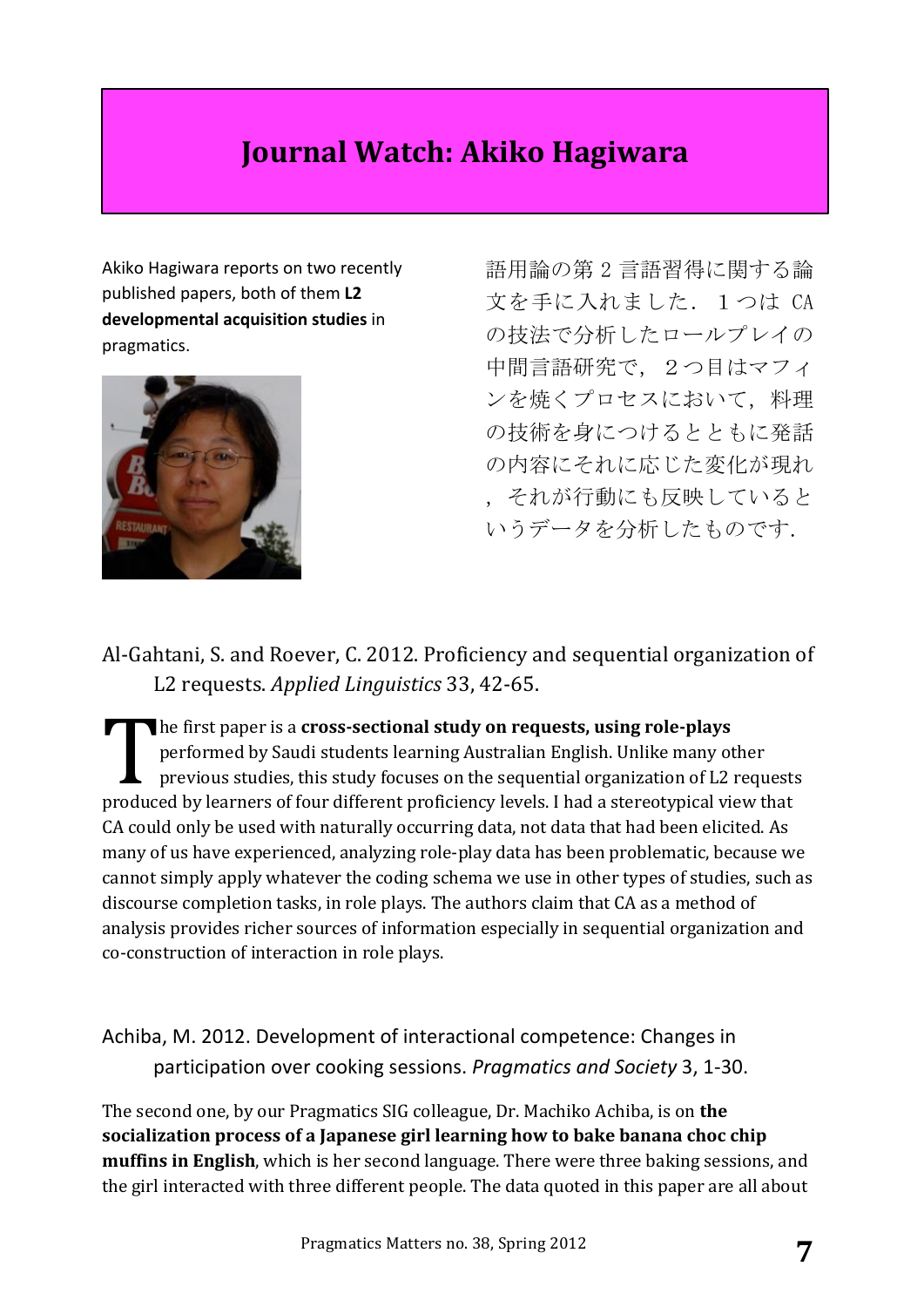### **Hagiwara: Journal Watch**

how she and her cooking partner behaved when they were mashing bananas. At the beginning the girl was not experienced as a baker so her participation in the activity was limited to that of a learner's, but by the time of the third session, her role had changed into a more expert one. She learned to bake muffins, and as her expertise increased, her way of interacting with her cooking partner developed from a more supportive role to an expert one together with her use of language. The three partners that the girl worked with were also different: the first was an adult who knew the kitchen, the second, an adult who was not familiar with the kitchen, and finally, a girl around the same age as her. This also seemed to affect the role of the girl. As this study demonstrates, nonlinguistic socialization processes influence the linguistic socialization, which prompted me to think that classroom language teaching really has its limitations.

\*\*\*\*\*\*\*\*\*\*\*\*\*\*\*\*\*\*\*\*\*\*\*\*\*\*\*\*\*

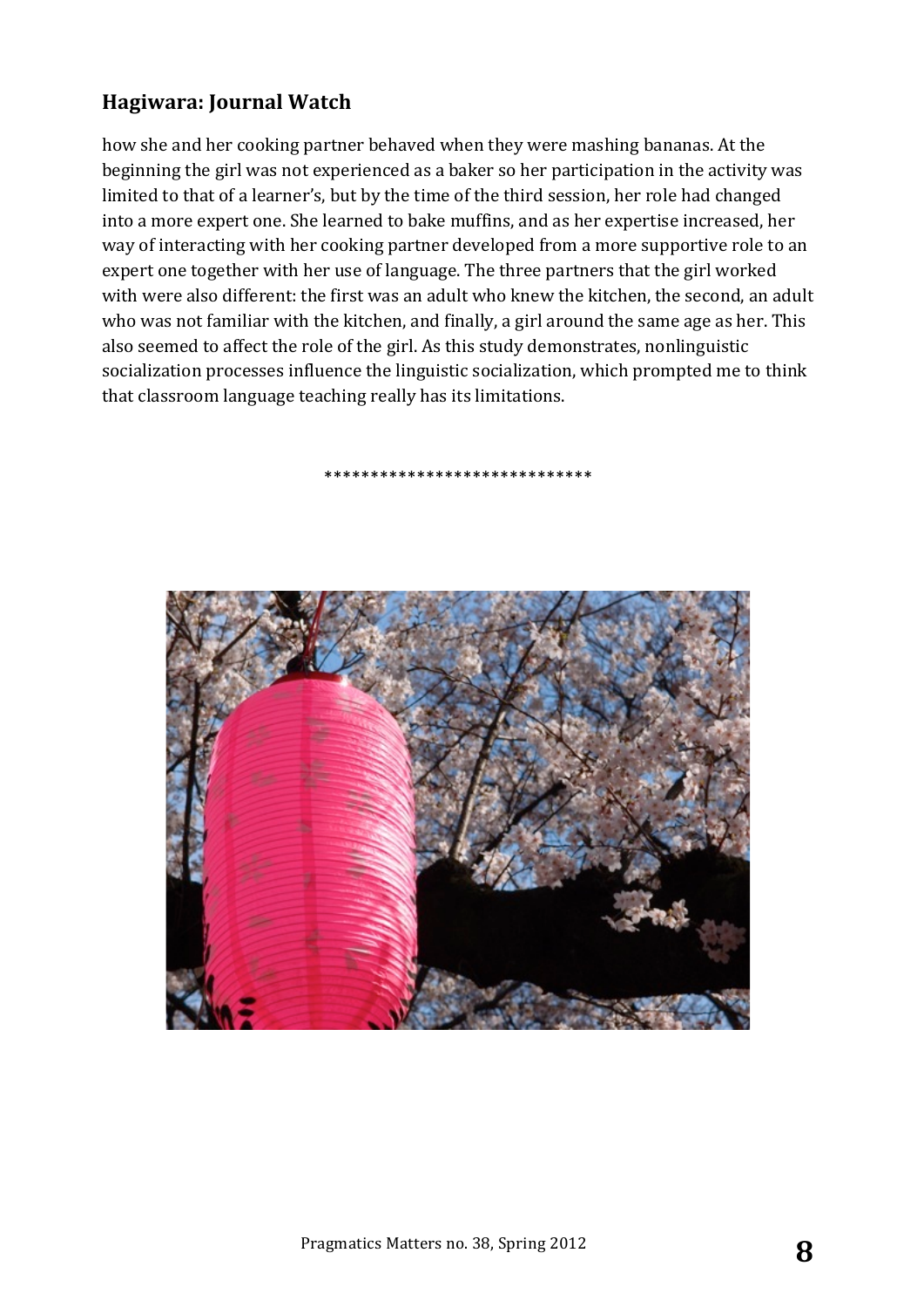# **Book review: Tim Greer**

In this article Tim Greer reviews a rare publication - a book on CA aimed specifically at language teachers and particularly those teaching English. Coauthored by Jean Wong and Hansun Zhang Waring, *Conversation Analysis and Second* Language Pedgagoy: A Guide for ESL/EFL *teachers* provides activities aimed at bringing together CA theory and classroom practice.

This article first appeared in JALT Journal Issue 33: 2, November 2011, published by the Japan Association for Language Teaching.

> **Conversation Analysis** and Second Language Pedagogy

A Guide for ESL/EFL Teachers

Jean Wong and Hansun Zhang Waring

**ESL & Applied Linguistics Professional Series** 

この記事でティム・グリアは珍しい出 版物、言語教師、特に英語を教える教 師向けの CA の本について論評をしま す。ジーン・ウォングとハンスン・ザ ン・ウェアリングによる共著の「会話 分析と第二言語教授法:ESL/EFL 教師 向けガイド」は CA 理論と授業実践の 結集を目指したアクティビティを提供 しています。

この記事は最初に全国語学教育学会より 2011 年 11 月に発刊された JALT Journal 第 33 号 2 巻に載りました。

o those of us who have learnt how, driving a car becomes second nature. We do not need to know how an engine runs or be able tell a crankshaft from a carburetor as a professional mechanic does: we just do it. However, even though language teachers spend much of their time teaching others how to speak, it would be fair to say that many have never really studied the mechanics of interaction. We typically focus on those facets of conversation that we deem most teachable—vocabulary, grammar and pronunciation—but are all too often left with a feeling that our students still need to learn how to interact more naturally. T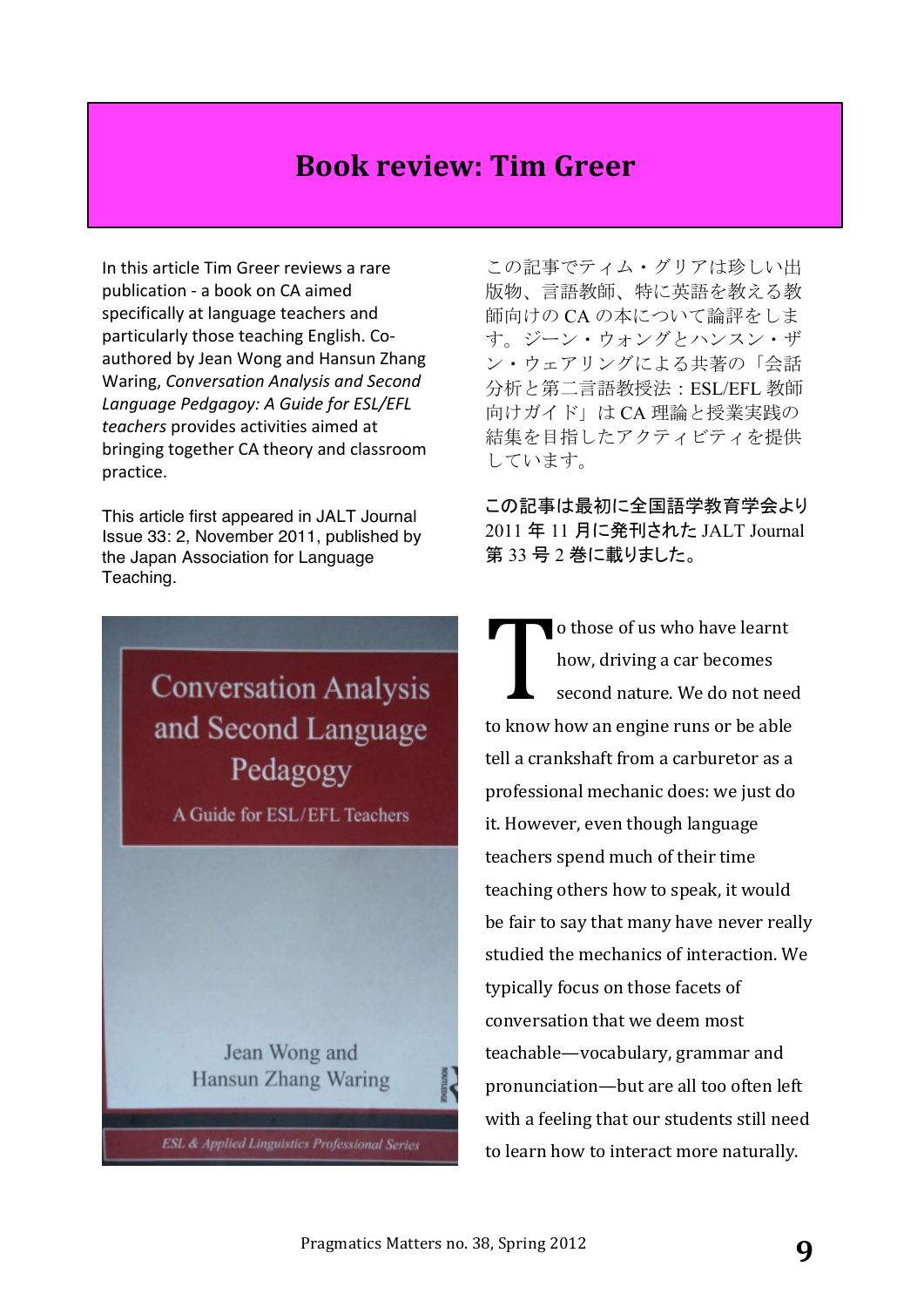The approach known as Conversation Analysis (CA) places natural interaction firmly at the center of its research agenda. CA grew out of the work of sociologist Harvey Sacks and his colleagues in the 60s and 70s (see Sacks, 1992) and has only received recognition in mainstream applied linguistics over the past decade or so. The vast CA literature often presents a formidable challenge to teachers who are searching for a straightforward overview of the findings as they relate to second language learning. That is why it was so great to discover Wong and Waring's new book, which is an extremely accessible introduction to CA in language teaching contexts.

While it is far more reader-friendly than most other books on the topic, this is not **"CA for Dummies."** Wong and Waring's book represents a thorough coverage of CA, and the reader should be prepared for some heavy terminology, although always with a purpose and always from a language teacher's perspective. The book does not claim to be a "how to" of CA; plenty of fine introductory texts on CA research methodology already exist, including Hutchby and Woofit (2008) and Sidnell (2010). Yet, Wong and Waring do implicitly teach the CA approach through their comprehensive coverage of observable interactional phenomena in both L1 and L2 talk. Their careful documentation also provides plenty of exposure to the CA aesthetic of seeing the social world from the interactants' perspective(s?).

**Chapter 1** begins with an overview of how people interact with each other and how these interactional practices relate to teaching language. I was initially surprised to see that the authors presented this as a "heuristic model" of interaction; CA researchers generally eschew the use of models as naïve oversimplifications that add little and gloss over much. In a simple diagram (p. 8), **Wong and Waring outline the practices of interaction**, from the minute details of turn-taking, through sequences of turns and how they work together to perform various actions, to overall structuring practices like openings and closings that frame entire conversations, as well at the repair practices that help deal with trouble at each of these levels. However, this diagram is not so much a model, as a device for pulling together a broad range of CA literature dating back to the 1960s, and synthesizing it in a way that makes is applicable to language teachers. Wong and Waring proceed to use their "model" as the basis for the chapters that follow.

#### **Chapter 2 looks at turn-taking practices and their relevance for language teaching.**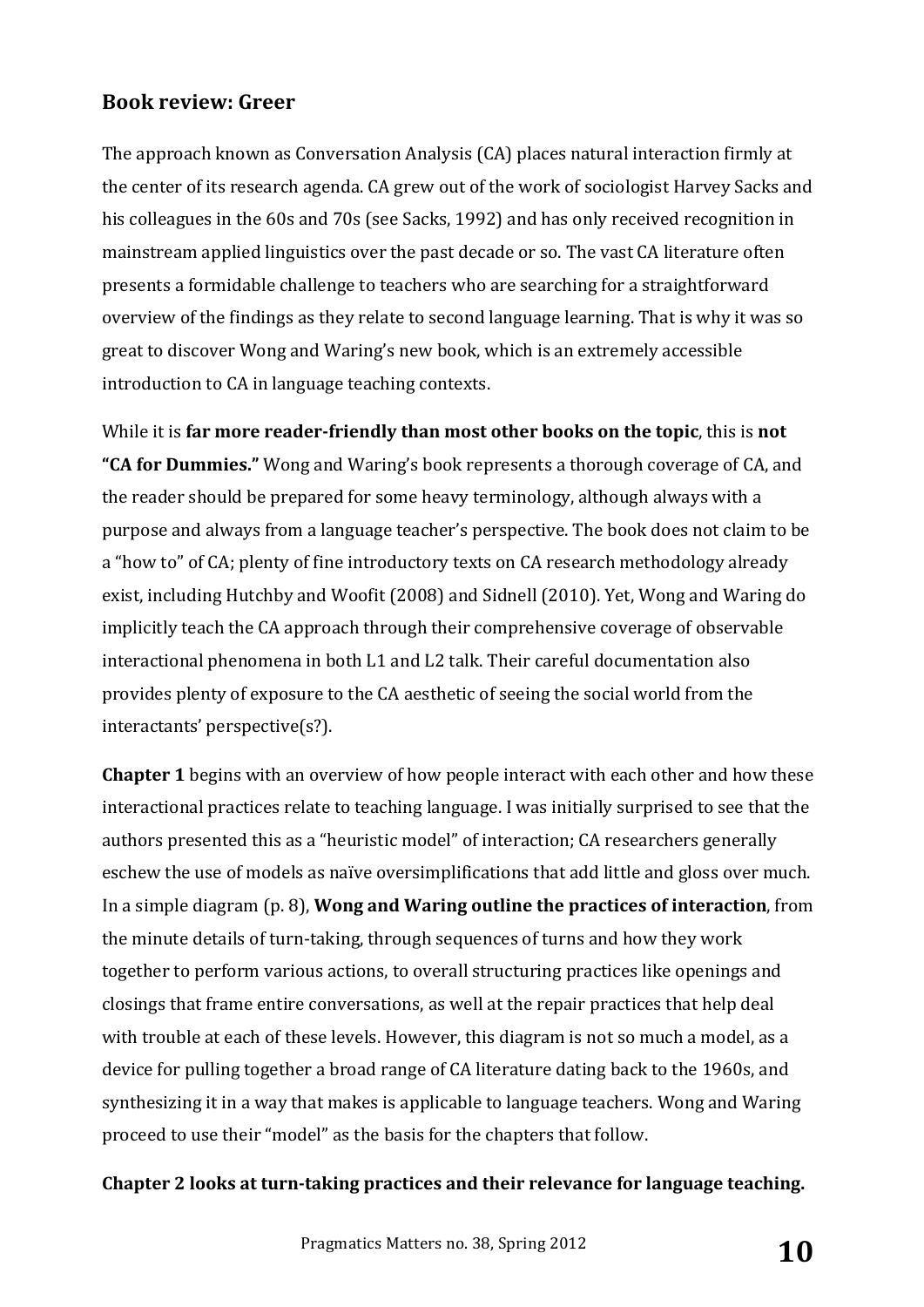Beginning with how a turn at talk is constructed and the repercussions that that can have in different languages, the authors go on to describe how turns can be made up of multiple units and how they can sometimes be deliberately left unfinished. The authors then examine a variety of interactional practices, such as list initiating markers and story prefaces that are used at the start of a turn and allow the user to speak for an extended period. The chapter also covers the allocational aspects of turn-taking—**how to grab a turn or give it up**. Despite the fact that this notion is rarely taught explicitly in language classrooms, it is of vital importance to students, particularly Japanese learners who tend to struggle to make themselves heard in L2 conversations.

The **next two chapters turn to the notion of sequencing in conversation—the way** that one speaker's turn is linked to another. Chapter 3 looks at basic sequences, summarizing many well-known CA concepts such as adjacency pairs, preference organization and talk-as-action. The focus here is very much on pairs of turns: how one turn relates to the turn that comes after it, and how its sequential position makes it hearable as a particular action. Chapter 4, on the other hand, goes on to analyze sequencing practices from a broader perspective by dealing with issues of topic management and story-telling, which involve multiple pairs of turns. Here the authors discuss ways that speakers combine sequences of turns to initiate and terminate topics, and how they launch and respond to stories.

**Chapters 5 and 6** look at overall structuring practices by investigating **conversation openings and conversation closings**, respectively. **Chapter 7** shifts the focus to the **repair system**—the interactional practices that people use to address "problems in speaking, hearing and understanding in talk" (p. 212). Naturally the issue of how to deal with mistakes is of particular relevance in second language learning contexts, however as Wong and Waring note, "(i)n ordinary conversation, repair is not symptomatic of a disfluent or incompetent speaker but an important component of one's interactional competence" (p. 211). Even so-called (why so-called?) native speakers make mistakes and have a set of practices for correcting them. Learners, then, also should be taught how to handle the problems that are inevitable when speaking a second language, including correcting their own mistakes (self-repair) and dealing with trouble in other people's talk (other-repair), and the issue of how to notice a problem (repair-initiation) and how to overcome it (repair outcome). Despite the obsession with errors in much applied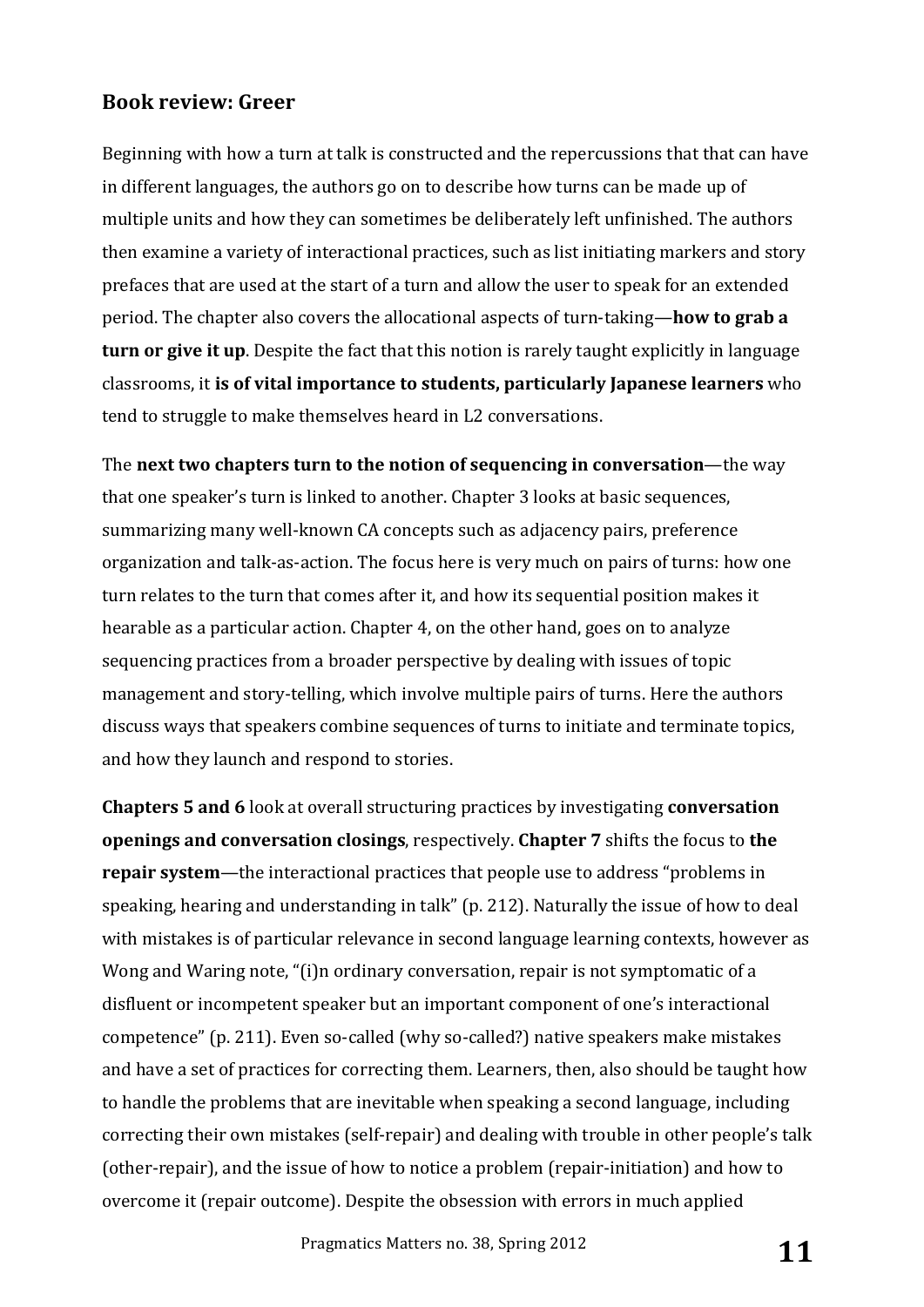linguistics research, there is still an under-appreciation of the many and varied ways that repair work is accomplished in natural interaction. This chapter provides the reader with detailed observations on how people manage communication problems in real instances of unscripted conversation.

Finally, Chapter 8 considers the consequences of Conversation Analysis findings for **instructional practices**. A knowledge of the interactional practices outlined throughout the book provides teachers with increased sensitivity about how conversation shapes what goes on in classrooms. In this chapter, Wong and Waring focus particularly on the way that teachers deal with misunderstandings in the classroom, the way that task design can influence the interaction that students come up with, and the way that learners and teachers use talk to take part in class.

I have used this book as the basis for an introductory CA course for pre-service language teachers in a Masters program in Japan, and find it very appropriate for that group. **Each** chapter includes pre- and post-reading discussion questions, chapter summaries **and references for further reading**. There were also several tasks in each chapter that encouraged the students to think reflectively and critically on their own classroom experiences of L2 interaction. The authors put considerable thought into the layout of each chapter making it easier for my students to process the content. Key concepts are defined in highlighted boxes, and there is a glossary of terms at the end of each chapter, something that has been missing in other CA texts. In addition, **the authors have included their own language stories** throughout the text **to personalize the concepts** and help relate them to the reader.

However, the most practical element of the book for many language teachers will be the "practicing activities" and "awareness-raising activities" that come at the end of each chapter. These "My **Share"** style activities provide readers with ways to work the CA findings on interaction into their classroom repertoires. By including these activities that **bridge theory and practice, Wong and Waring have succeeded** not only in making CA research accessible to a wider audience of language teachers, but also in applying CA research to ESL/EFL teaching.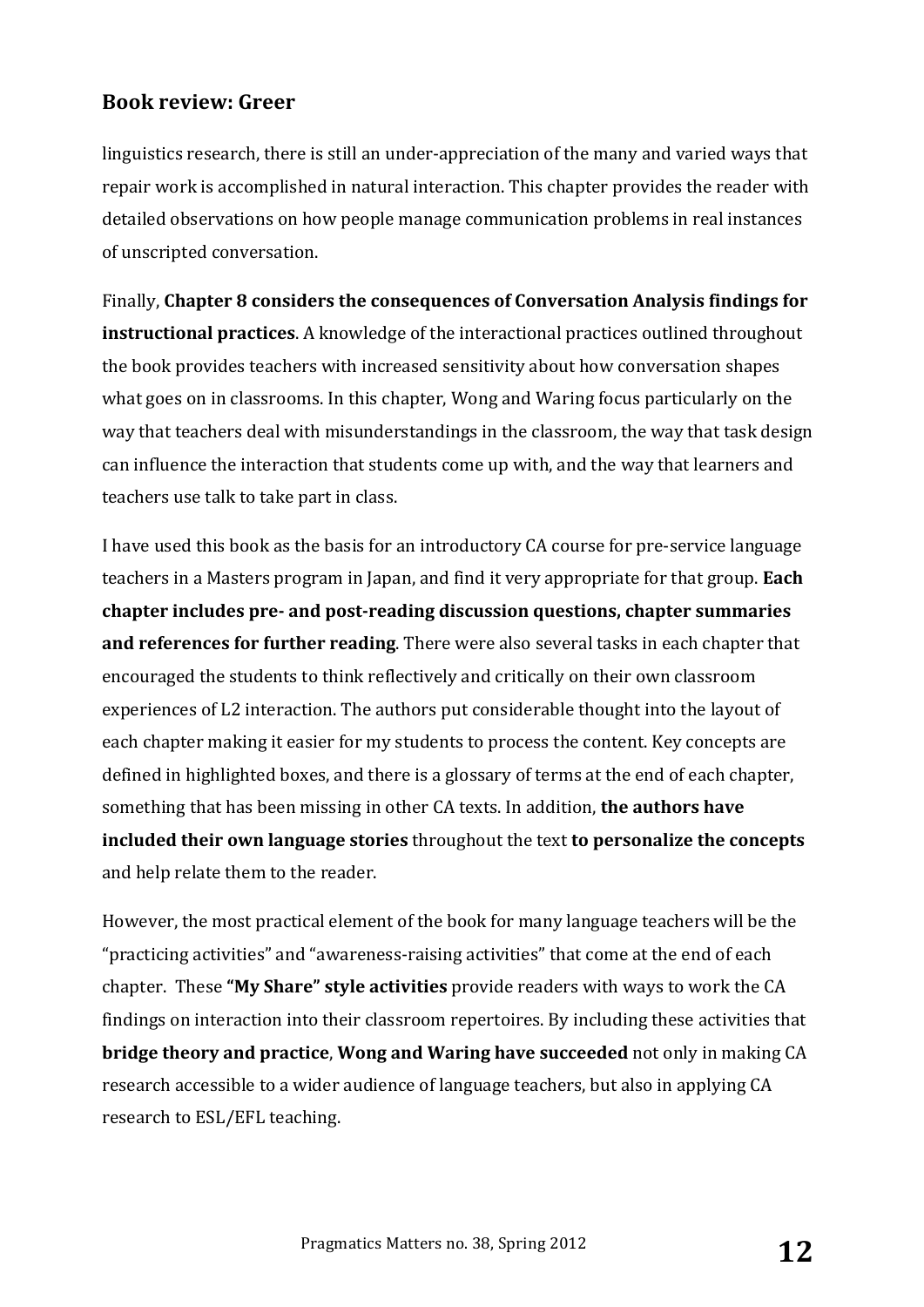#### **References**

Hutchby, I., & Wooffit, R. (2008). *Conversation analysis* (2nd ed.). Cambridge: Polity Press. Sacks, H. (1992). *Lectures in conversation* (Vol. I & II). Oxford: Blackwell. Sidnell, J. (2010). *Conversation analysis: An introduction*. Malden, M.A.: Wiley-Blackwell.

#### *Reviewed book details:*

*Conversation Analysis and Second Language Pedagogy: A Guide for ESL/EFL teachers.* Jean Wong and Hansun Zhang Waring, New York, NY: Routledge,  $2010. xiv + 304 pp.$ 

**Reviewed** by

**Tim Greer,** *Kobe University***/** 神戸大学



#### **In the next issue:**

An interview with **Dr Alan Firth**, of Newcastle University, who will be a SIG-sponsored plenary speaker at the JALT national conference in October.

Don't miss either the Pragmatics Matters interview, or the conference!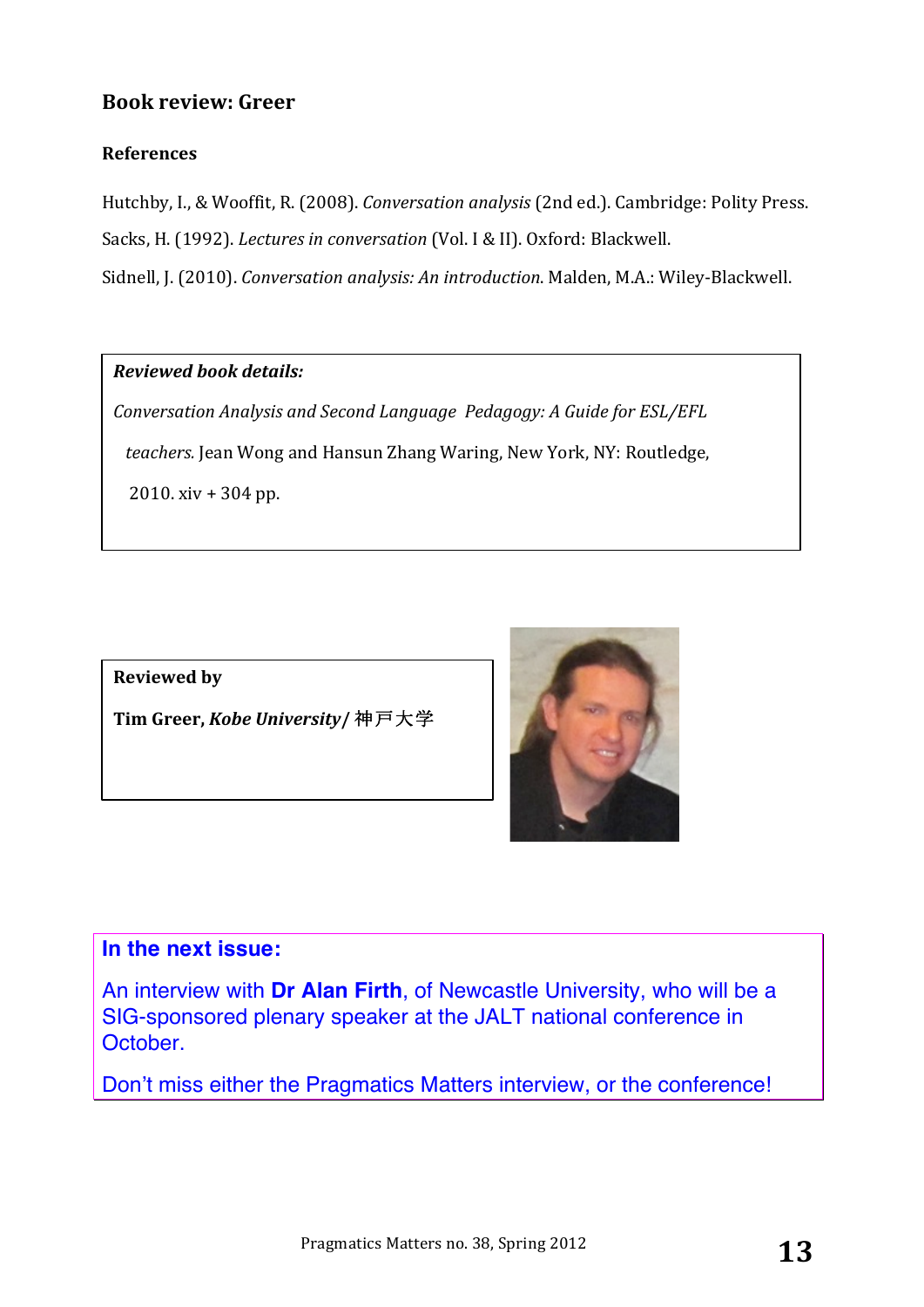# **Feature: Mitchell Fryer**

## Australian men, beer and rugby league: Understanding the role of context and the production and interpretation of utterances in a **particular context – a pragmatic study.**

In this feature article, Mitchell Fryer (*Aichi Gakuin University*) analyzes talk about beer and rugby between a group of Australian men to explore the use of language to communicate implied and intended meaning in context.

この特集記事では、愛知学院大学のミ ッチェル・フライヤーは状況において 暗黙的、意図的意味を伝える言語使用 を探求するために、オーストラリア男 性グループ間のビールとラグビーにつ いての会話を分析します。

#### **Abstract**

o effectively understand the meaning and purpose of utterances produced by speakers requires understanding of the contexts in which they are produced. Speakers convey meaning through the words they use in linguistic constructions and also communicate T

more than what is actually said through intended or implied meaning. This paper explores the use of language to communicate implied and intended meaning in context. Discourse analysis has been employed to highlight areas of the text that are relevant to pragmatic theories and to facilitate understanding of how language communicates not only the meaning of the words in the interaction but also how implied meaning can be communicated and how utterances can be produced for an intended purpose.

#### **Background on Pragmatics**

Communication, even the type of communication that characterises everyday interaction between speakers is a very difficult and risky enterprise as communication is a goalorientated activity and interpreting a communication act requires determining the

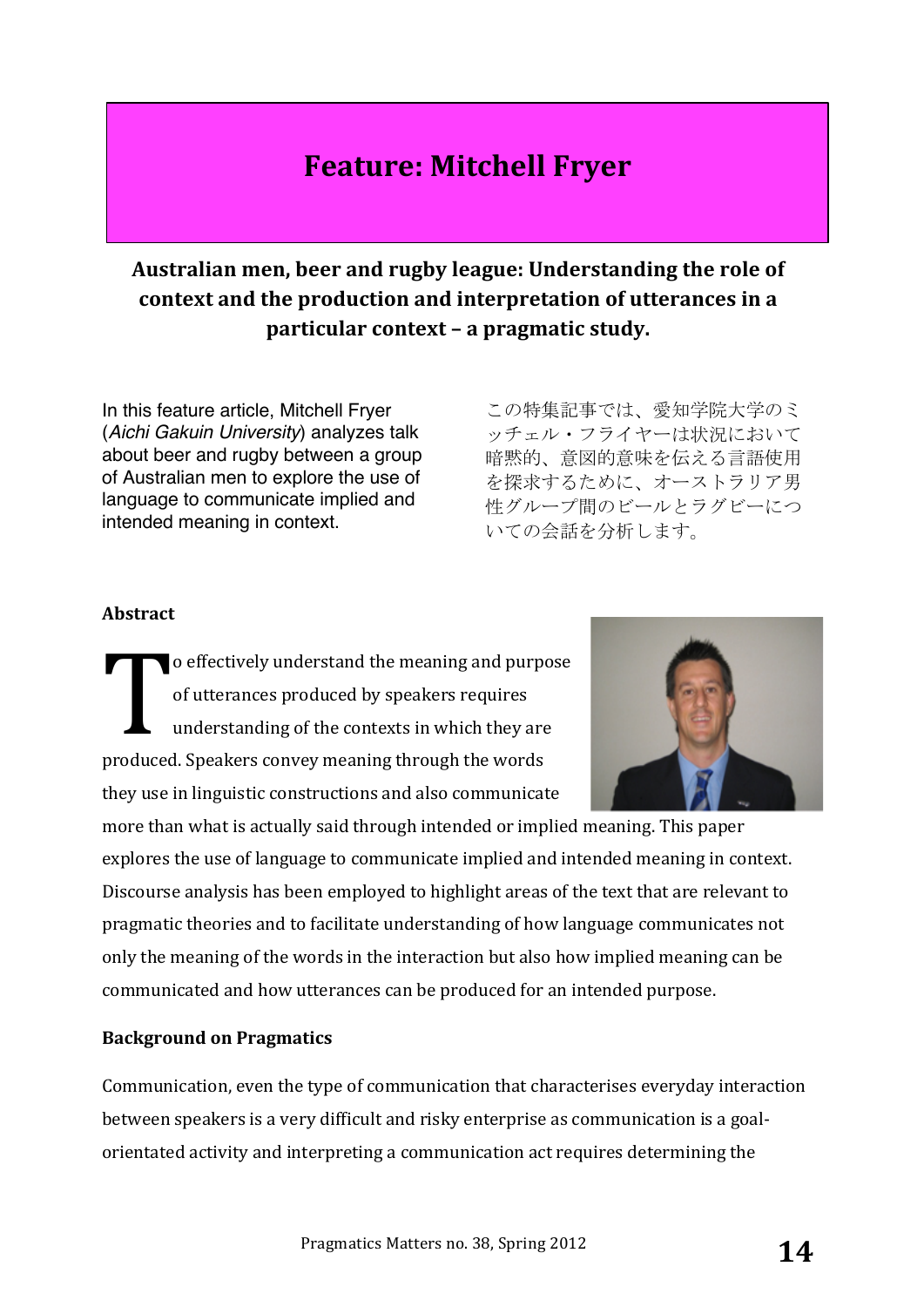speaker's aims within a given context (Lee, 2001). Yule (1996) posited that the field of pragmatics incorporates the study of speaker meaning, contextual meaning and how more is communicated than merely what is said. The study of pragmatics being concerned with the processes of producing language in addition to the producers of language within various contexts highlights the processes that result in the production of utterances, the interpretation of utterances in addition to facilitating understanding of the aims of the utterances (Griffiths, 2006). Pragmatics explicates the reasoning of both speakers and hearers as they engage in the act of communication (Katz, as cited in Mey, 2001).

Simply knowing the words and grammar of a language and how to use these to produce utterances does not ensure successful communication (Blum-Kulka, 1997). Understanding of the context in which utterances are produced and how this contributes to the production and interpretation of utterances, the intended meaning or purpose of these utterances and the effect of these utterances in order to communicate and participate in everyday life and the communication experiences that characterise these is a fundamental goal of pragmatics (Kecskes & Zhang, 2009). These salient points contribute to an understanding of a communication experience I encountered recently.

#### **Description of communication experience**

**The communication experience occurred recently between four white Australian males, aged 28-40, on the topic of rugby league while drinking beer**. Participant 1 knew all the members well, MF knew participant 1 and met participants 2 and 3 for the first time. The members soon established that they were all white Australian males, 28-40 years old, grew up in the same city and even went to the same schools, and that they like beer and rugby league. During the course of the communication experience, the conversation turned to discussing the rugby league game between the Indigenous All Stars and the NRL All Stars. The Indigenous All Stars is a team comprised of Indigenous Australian rugby league players, and the NRL All Stars is comprised of rugby league players of non-Indigenous heritage.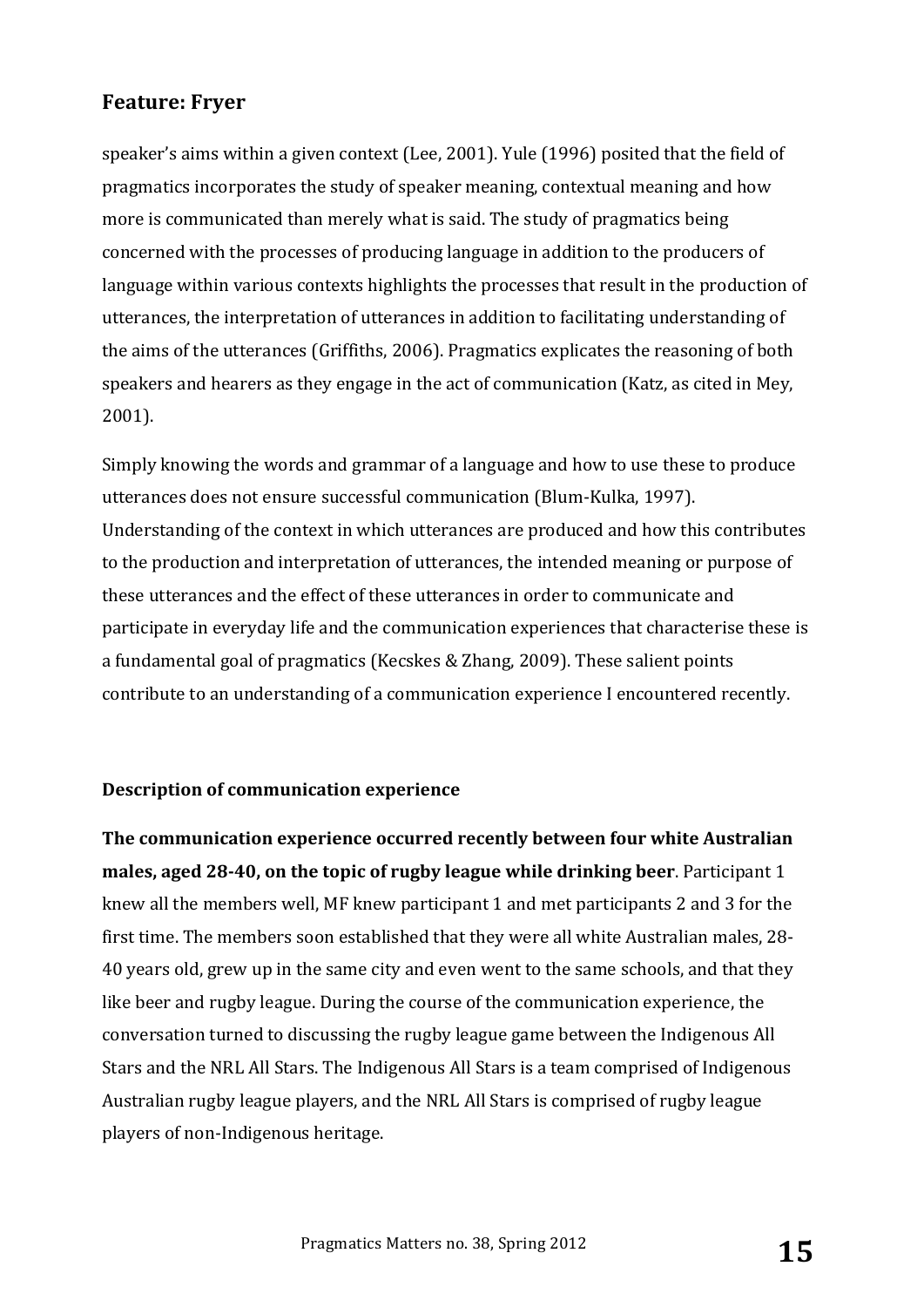#### Communication experience and the field of Pragmatics

#### *Context*

Paltridge (2006) states that key aspects of the context regarding the production and interpretation of utterances include the situational context, background knowledge context and the co-textual context. The situational context is what the speakers can see around them and what they know about this. Cultural background knowledge is the information that members of a particular community or group know about the world and each other (Cutting, 2002) and assume to be held as common because they have a similar background or upbringing (Lee, 2001). Interpersonal knowledge is the specific and personal knowledge about the speakers (Cutting, 2008). Co-textual knowledge is what the speakers know about what they have been saying (Cutting, 2002). A context is a psychological construct used in interpreting an utterance that is a subset of the interlocutor's assumptions. It is these assumptions about the world, rather than the actual state of the world and what is happening around them that affect and influence the interpretation of utterances (Sperber & Wilson, 1995).

Lines 11 and 12 highlight that the speakers assumed mutual knowledge and shared the same attitude towards cultural background context because they believed they had established themselves as members of the same group (Sperber & Wilson, 1995). The context contributed to a perception by the speakers that they had established themselves as members of the same group and this lead to an assumption of mutual knowledge by the speakers, which contributed to the perception of a shared attitude towards the cultural context and this resulted in the utterances in lines 11 and 12. Cutting  $(2002)$ stated that when speakers assume shared knowledge of cultural context, they often display a shared attitude towards that cultural context.

# 11. P3- no way, THEY DIDN'T NEED THOSE GUYS (.) did you see the game? (+) THEY *BEAT US ANYWAY (.)* without them and a few of the others (+) I bloody hate *them beating us like that*

12. P2 – yeah, they had a good team this year didn't they, some new guys I hadn't *heard of (...)* we just had the same old team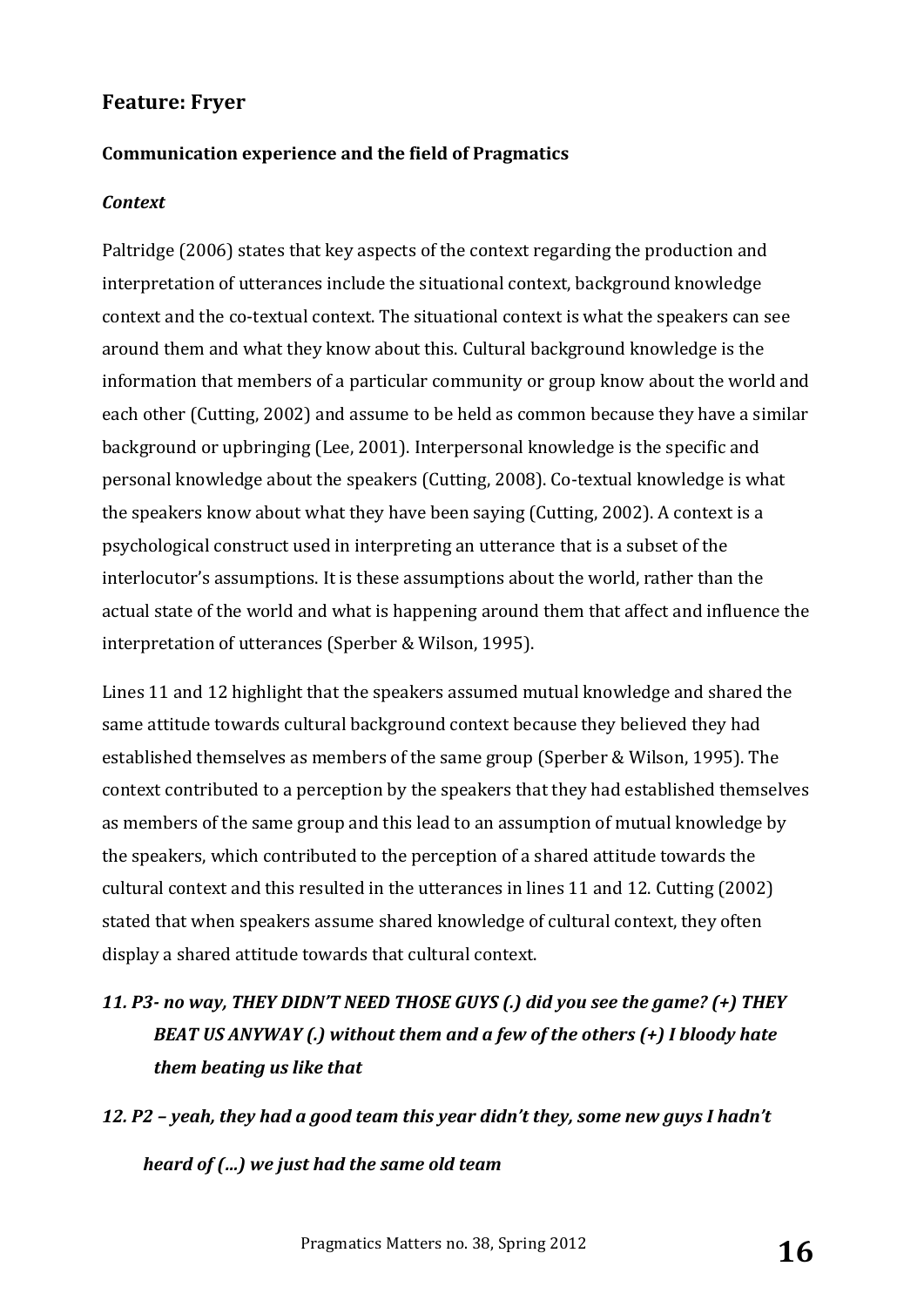The use of 'us', 'we', 'them' and 'they' by Participants 2 and 3 when discussing the NRL All Stars versus the Indigenous All Stars highlights the assumed shared cultural background.

Within lines 1-10, the situational context, background knowledge context and co-textual context contributed the perception that they had established themselves as members of the same group, which resulted in the assumption of mutual knowledge (Sperber  $&$ Wilson, 1995). The situational context contributed to the speakers assuming they were members of the same group as they were able to see that they were all white Australian males of similar age and that liked beer and rugby league. In addition, the fact that the speakers knew or established that they were from the same city, had attended the same schools, were of non-Indigenous heritage and had played and supported rugby league for many years, contributed to the assumption that they had established themselves as members of the same group or community because of their similar background (Lee,  $2001$ ). This resulted in the assumption that they shared the same attitude towards that cultural context (Cutting, 2002). The co-textual context also contributed to this assumption through the use and understanding of direct and indirect speech and group specific lexis. The speakers agree with each other on the topics of discussion and understand the literal and non-literal meanings (Mey, 2001; Grundy, 2000) arising from special communication mechanisms and the use of special lexical items that can signal inclusion into communities of practice (Cutting, 2008).

- *1. MF- do you wanna nuther beer mate?*
- 2. **P2** ta mate Souths look like they will have another strong team this year
- *3. P1 – ta mate Yeah*
- *4. P3- [ta yeah] they should've done better last season*
- *5.* MF- Some really handy players (...) pretty much all the bros and the bras
- 6. P3- *speaking of bras what happened to Widders? You played with him didn't you when you played rep footy? He was electric off the bench*
- *7.* MF yeah he could play all right, we played group together, he went back to the **bush, Russel Crowe had too much input into the team**
- *8. P1 – best sub in the game did he play origin?*
- *9. P2* **he was good off the bench for Parra he didn't play origin but he shoulda** *played in the all stars game*
- 10. MF-I played with and against a couple of those blokes (...) Widders and Preston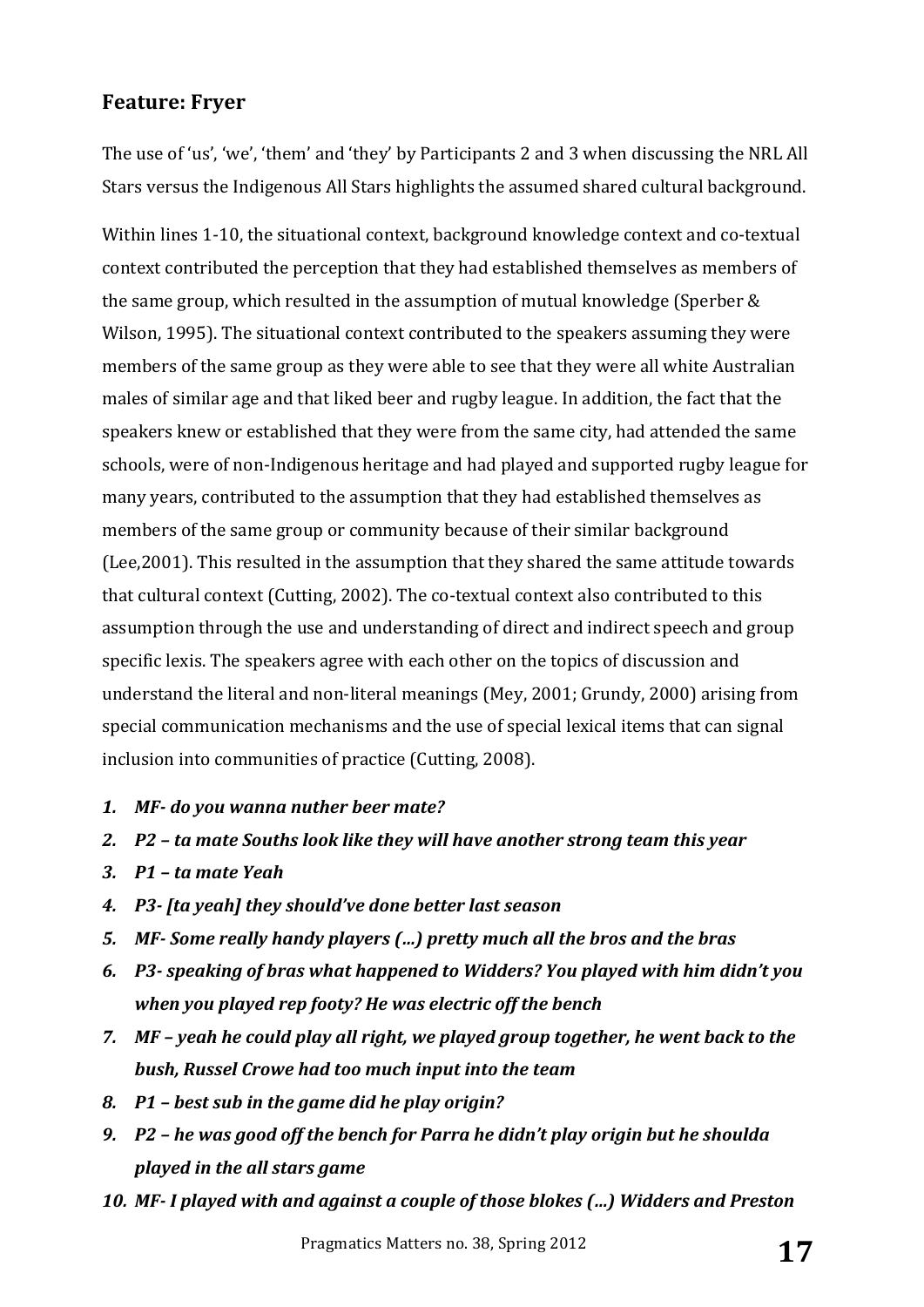The context played a vital role in the communication experience and contributed to the assumption of mutual knowledge regarding background cultural knowledge, which resulted in the production of the utterances in lines 11 and 12. For participants 2 and 3, the context created a perception that resulted in the speakers assuming they had established themselves as members of the same group and shared the same attitudes towards background cultural context, which resulted in the production of utterances that participants 2 and 3 perceived as being appropriate (Cutting, 2008; Sperber & Wilson, 1995). Grundy (2000) stated that speakers will form utterances that they believe are appropriate to the context and to those they are addressing to convey their intended meaning. Furthermore, Kecskes (2010) posited that speakers implement the types of utterances that they think best convey their intentions regarding communicating meaning in a given situation. Moreover, Kecskes and Zhang (2009) state that words encode the experiences of individuals and consequently when individuals enter into conversations the words and utterances that are used are both selected and formulated according to the prior experiences of the individuals. These factors contributed to the utterances produced in lines 11 and 12.

The context is not only limited to information and interpretation of the immediate physical environment or the immediately preceding utterances, but general cultural assumptions may play a major role in interpretation which could lead to assumptions about cultural background and shared attitudes (Sperber & Wilson, 1995). Despite speakers from particular cultural backgrounds showing considerable variation they will nevertheless, share interpretive assumptions based on repeated experiences within a socio-cultural context and will draw on these to interpret and convey meaning (Terkouraf, as cited in Kasper, Nguyen & Yoshimi, 2010). The racial undertones that still exist within Australian society because of among other things the White Australian Policy and the fact that is was only officially rescinded less than forty years ago contribute to an understanding of how these types of utterances and the meanings that they convey are still prevalent today (Day, 2000). Utterances ultimately represent the individual and certain societal traits that characterise the dynamic communication of individuals (Kasper, Nguyen & Yoshimi, 2010). This resulted in participants 2 and 3 producing the utterances in lines 11 and 12 as they assumed a shared cultural background in addition to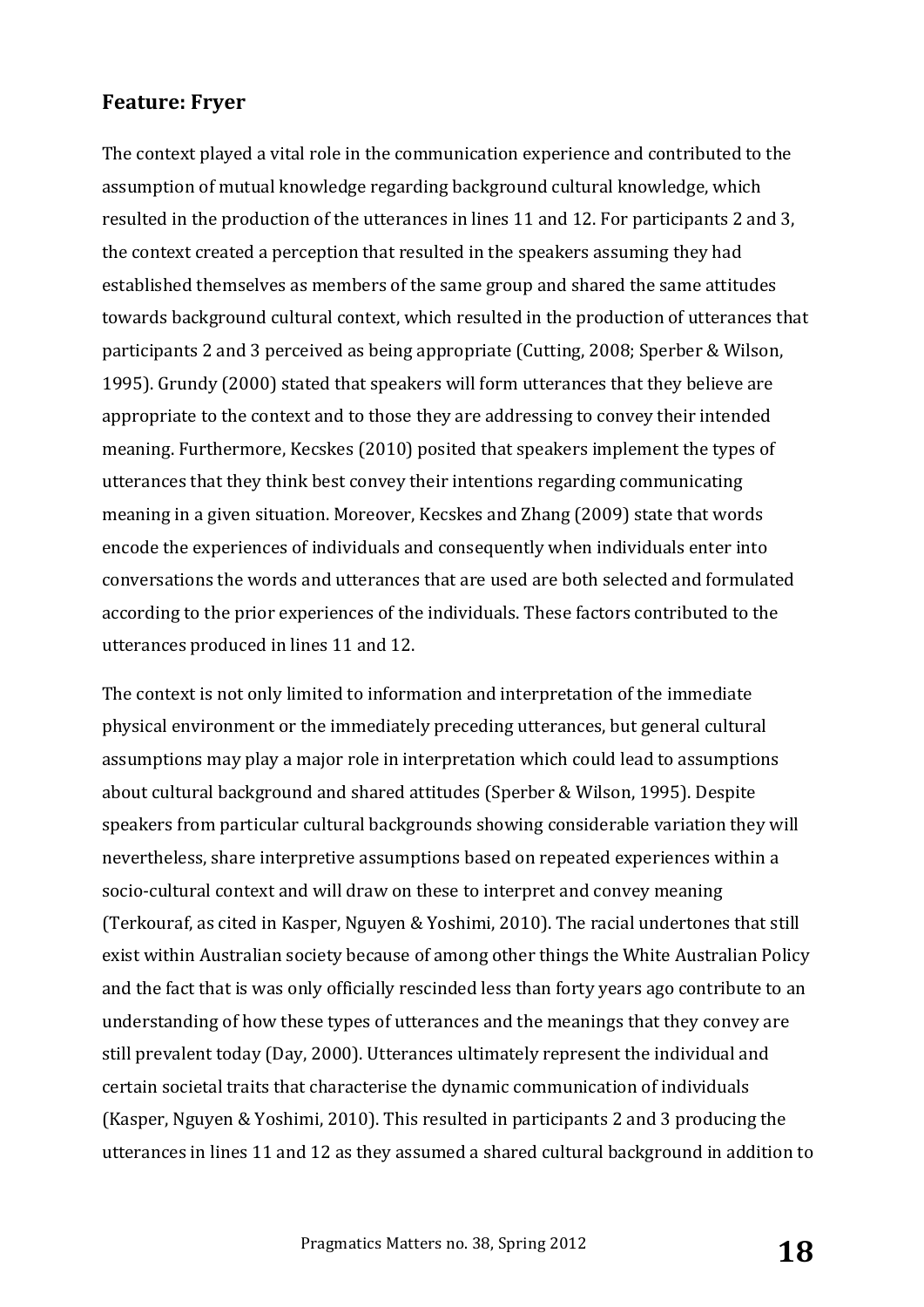attitudes toward that cultural context and produced utterances that they viewed as appropriate and conveying this meaning(Cutting, 2008; Grundy, 2000).

Lines 13 and 14 highlight the fact that the speakers do not in fact share cultural background. 

#### 13. MF- who do you mean by us and them? I haven't seen the game or the result yet

#### 14. P1- I think they mean the Indigenous All Stars won

MF's literal meaning in the utterance is that he does not understand who 'us' and 'them' are when referring to the game and the indirect meaning is that he does not share the same cultural background. To facilitate non-breakdown of the communication experience and to still be seen as members of the same group, participants 2 and 3 modify their expressions and accommodate their attitudes to the indirect meaning within the utterances produced by participant 1 and MF (Cutting, 2002).

Lines 15 and 16 indicate that participants 2 and 3 can be seen as accommodating their attitudes by dropping the use of 'us' and 'them' and modifying their expressions to sound more like their interlocutors  $(MF, P1)$  by referring to the sides as the Indigenous All Stars and the NRL All Stars. Cutting (2008) posits that when speakers modify their attitudes they do this to appear less hostile and to facilitate still being accepted as members of the same group. Lee (2001) states that these types of speakers will wish to sustain the interaction and will therefore be seen as accommodating their attitudes. This highlights the fact that participants 2 and 3 perceived themselves as being in the same group which lead to the assumption of mutual knowledge and a shared attitude towards cultural context. Furthermore, this highlights the fact that they wish to be accepted as members of a group and wish to avoid undesirable circumstances and/or consequences by being prepared to accommodate their attitudes and adjust the relationship (Sbisa, 2001; Cutting, 2002). Instead of being members of a group with the same cultural background and similar political and cultural views, they remain as members of a group that enjoys beer and rugby league.

#### *An identified Speech Act within the communication experience*

Blum-Kulka (1997) stated that utterances serve not only to express propositions and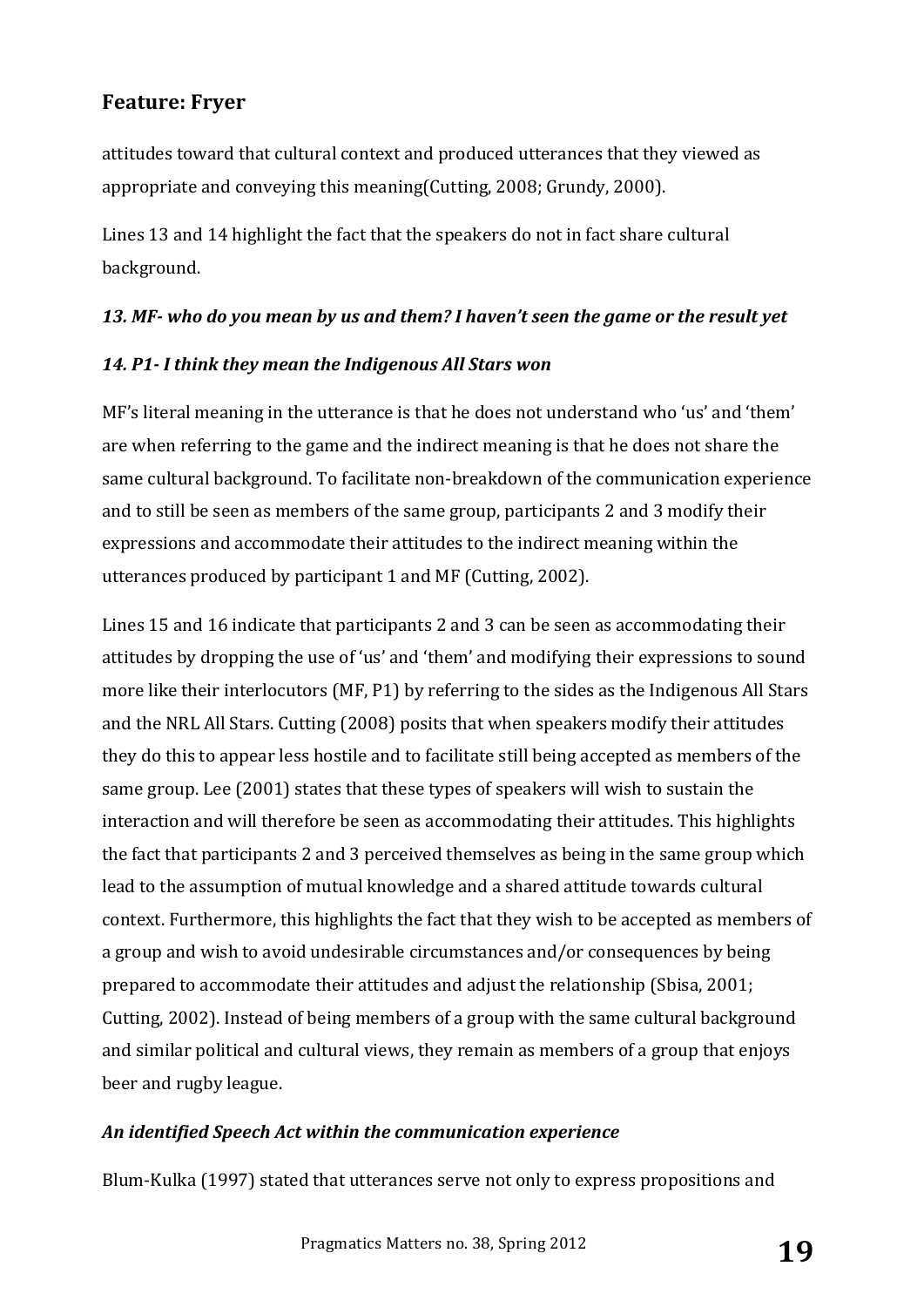convey meaning, but also to perform linguistic actions or speech acts within context. Through illumination of the speech act in line 16, we are able to determine that the participants were sincere in their efforts to remain in the group and avoid negative consequences and that the speech act was appropriately and successfully performed (Sbisa, 2001; Searle, 1979). Furthermore, as participant 2 and 3 modified their attitudes, the previous utterances in lines 15 and 16 can be seen as strengthening this speech act, facilitating it as a successful and appropriate speech act as both preceding and following utterances have the power to do this within discourse (Blum-Kulka & House, 1989).

## 16 P2 - *the Indigenous side is too good (.)* I like their players like Gordon and *Thurston they are good players and also Queenslanders (...) sorry mate I didn't mean to sound racist or offend you*

In line 16, participant two has produced a locutionary act or utterance with linguistic meaning (Vine, 2004). The specific purpose or illocutionary act in producing this utterance is to communicate feelings and attitudes by apologising, which Searle (1979) classified as an expressive speech act. Cutting (2002) stated that felicity conditions must be met to facilitate speech acts being appropriately and successfully performed and to ensure the speech act communicates its intended meaning. Searle (1969) stated that the felicity conditions or rules in speech acts that must be met include the propositional content, preparatory, sincerity and essential rules. In other words these include a recognition of the context and roles of the participants in addition to these being recognised by all parties concerned, in addition to the participants displaying the right intentions and all actions being performed completely (Cutting, 2008). Relating these rules to the communication experience we can assume that the speech act of apologising was performed appropriately and successfully. Participant two, in line 16 stated that he was sorry for previous utterances, which indicates he believes previous utterances were inappropriate and that he wishes to make amends by expressing his sincere apologies and that he will take a stand by not producing utterances similar to those made previously. Furthermore, the perlocutionary effect or the reaction by the hearer (Vine, 2004) in MF's reply in line 17 indicates that the felicity conditions were met as he accepts the apology (Cutting, 2008).

#### 17 MF- no worries mate ((laughs)) I am an old South Grafton boy and I played with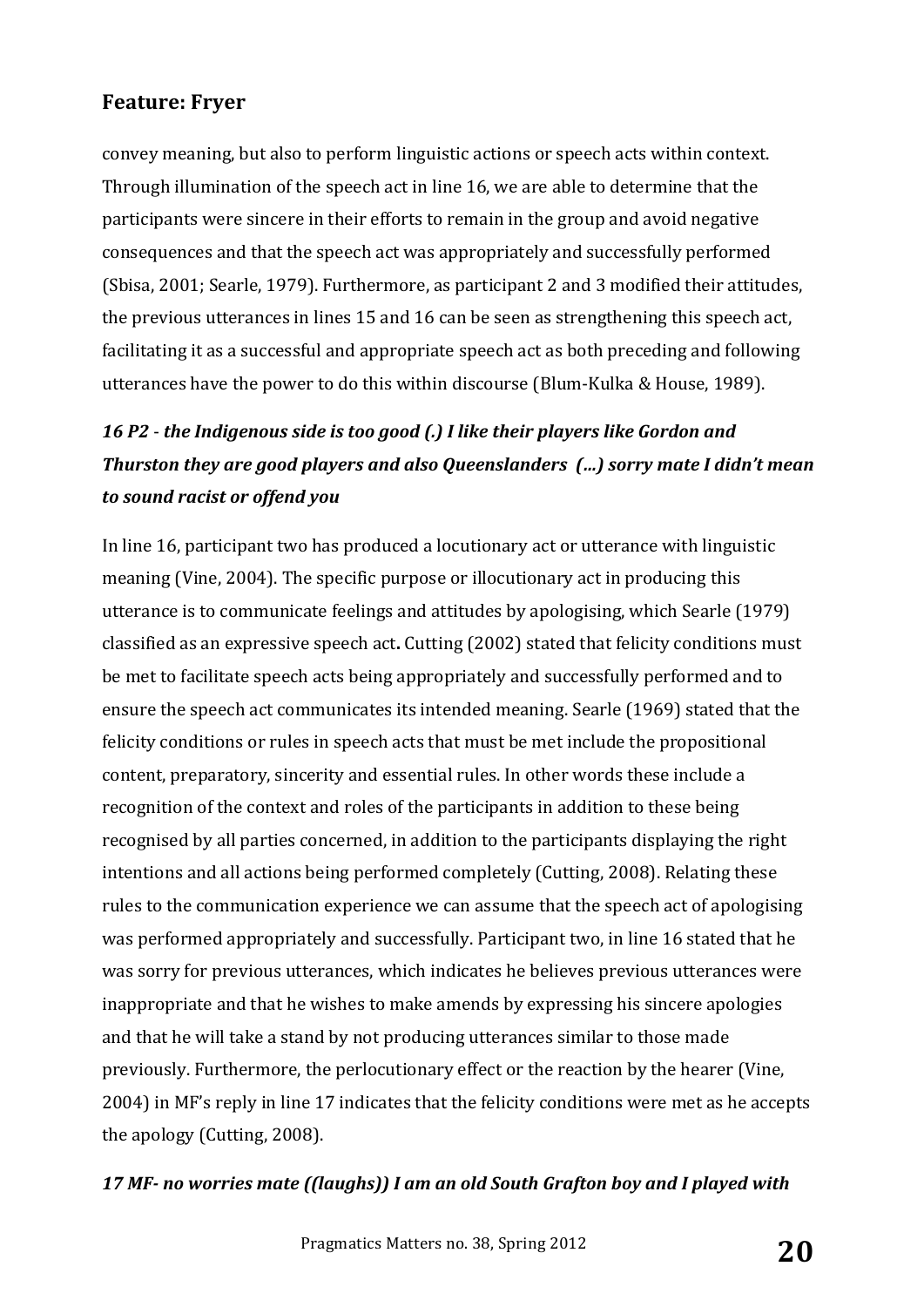*and against a lot of Indigenous rep players (.) so I don't see it as us and them (...) as many Aussies do (.) no biggy (...) s::::o (.)* who is going to make the finals?

#### **Conclusions**

What is said does not necessarily always reflect was meant and what is meant is not always reflected in what is said. This communicative experience highlights the importance of understanding the influence of context on the production and interpretation of utterances. Identification and understanding of all contextual knowledge would require infinite checks within the interaction, which is not possible. Because speakers produce utterances to convey direct and indirect meaning that they deem as appropriate within the context and for the purpose of being accepted into a group or maintaining membership in that group, accommodating attitudes and modifying expressions to reflect those of the interlocutors will contribute to sustaining the interaction and facilitate continued communication. Speakers produce utterances known as speech acts for the purpose of these utterances performing actions and having a purpose and invoking an effect or response from the hearer. Felicity conditions are essential in speech acts to ensure all involved view them as being appropriate and successful.

#### **References**

- Blum-Kulka, S. (1997). Discourse pragmatics. In T. A van Dijk (Ed.) *Discourse as social interaction* (pp. 38-63). London: SAGE.
- Blum-Kulka, S., & House, J. (1989). Cross cultural and situational variation in requesting behaviour. In S. Blum-Kulka & G. Kasper (Eds.) *Cross cultural pragmatics: requests* and apologies (pp. 123-154). New Jersey: Ablex.
- Cutting, J. (2002). *Pragmatics and discourse: A resource book for students*. Abingdon, OX: Routledge.
- Cutting, J. (2008). *Pragmatics and discourse* (2nd edn.). New York: Routledge.
- Day, D. (2000). The 'White Australia' Policy. In C. Bridge & B. Attard (Eds.) *Between Empire and Nation* (pp. 35-54). Melbourne: Australian Scholarly Publishing.
- Griffiths, P. (2006). An introduction to English semantics and pragmatics. Edinburgh University Press.
- Grundy, P. (2000). *Doing Pragmatics*. London: Arnold.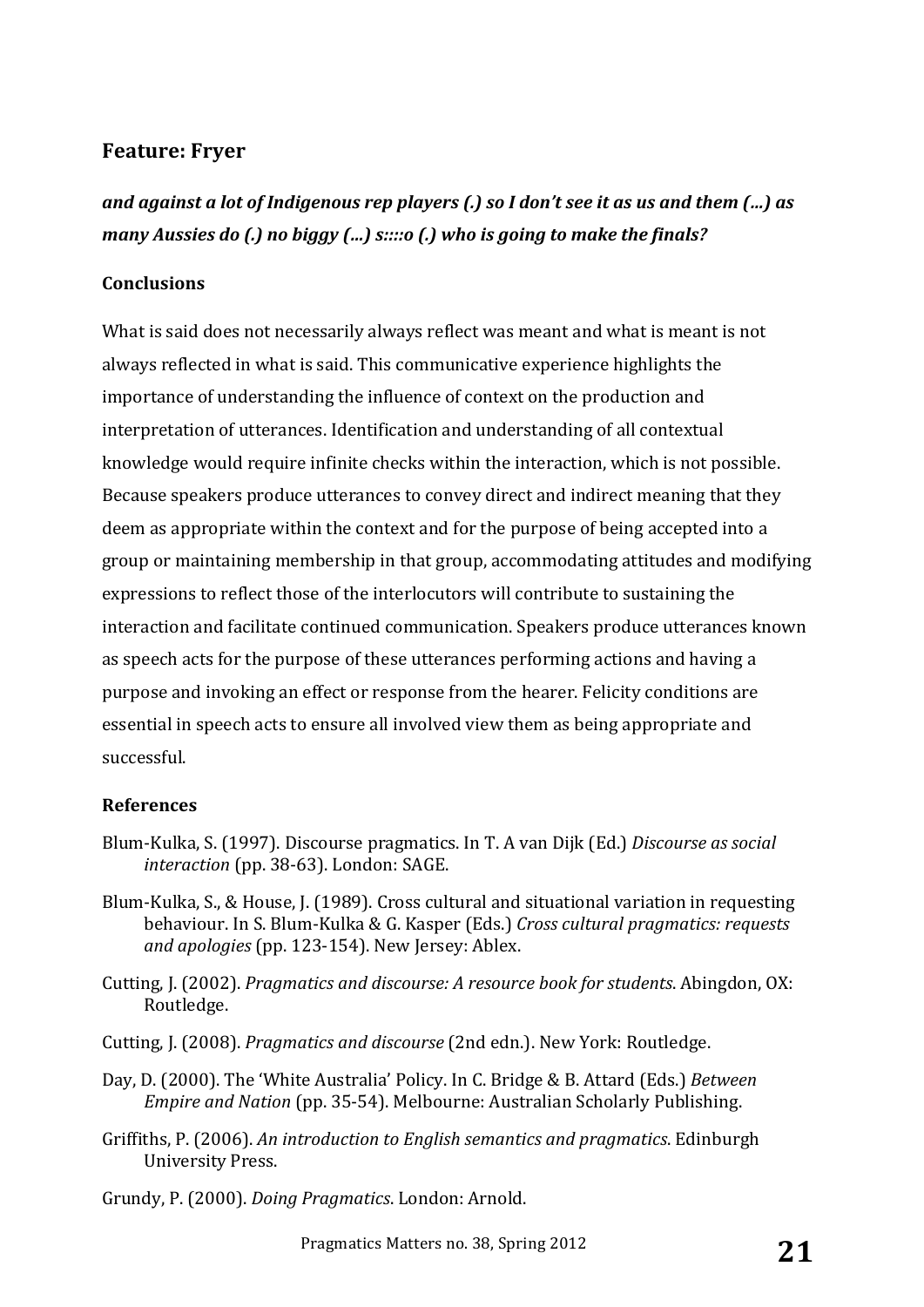- Kasper, G., Nguyen, H. T., & Yoshimi, D. R. (2010). Introduction. In G. Kasper, H. T Nguyen & D. R Yoshimi (Eds.) *Pragmatics and language learning* (pp. 1-14). Honolulu: NFLRC, University of Hawaii Press.
- Kecskes, I. (2010). Situation bound utterances as pragmatic acts. *Journal of Pragmatics*, 42, 2889-2897.
- Kecskes, I., & Zhang, S. (2009. Activating, seeking and creating common ground: a sociocognitive approach. *Pragmatics and Cognition*, 17 (2): 27-39.
- Lee, B. (2001. Mutual knowledge, background knowledge and shared beliefs: Their roles in establishing common ground. *Journal of Pragmatics*, 33, 21-44.
- Mey, J. (2001). *Pragmatics: An introduction.* Carlton: Blackwell Publishing.
- Paltridge, B. (2006). *Discourse analysis: An introduction*. London: Continuum.
- Sbisa, M. (2001). Illocutionary force and degrees of strength in language use. *Journal of Pragmatics*, 33: 1791-1814.
- Searle, J. R. (1969). The structure of illocutionary acts. In *Speech Acts: An essay in the philosophy of language*. Cambridge University Press.
- Searle, J. R. (1979). *Expression and meaning: studies in the theory of speech acts.* Cambridge University Press.
- Sperber, D., & Wilson, D. (1995). *Relevance: communication and cognition* (2nd edn.). Carlton: Blackwell Publishing.
- Vine, B. (2004). *Getting things done at work: the discourse of power in workplace interaction.* Amsterdam: John Benjamins.
- Yule, G. (1996). *Pragmatics*. Oxford University Press.

#### **Appendices**

#### **Appendix One- Transcription of data.**

#### *Key*

P- Participant

 $(.) - short$  pause < 1 second  $(.) - longer$  pause >1 second

 $($ [ $|$ aughs, sighs $|$ ] $-$  non-verbal cue/comment

 $(+)$  notable change in pitch

**YES**- said with emphasis/to mark speech that is louder than surrounding speech

well, maybe- a comma indicates speaker will continue talking

may:::be- prolonged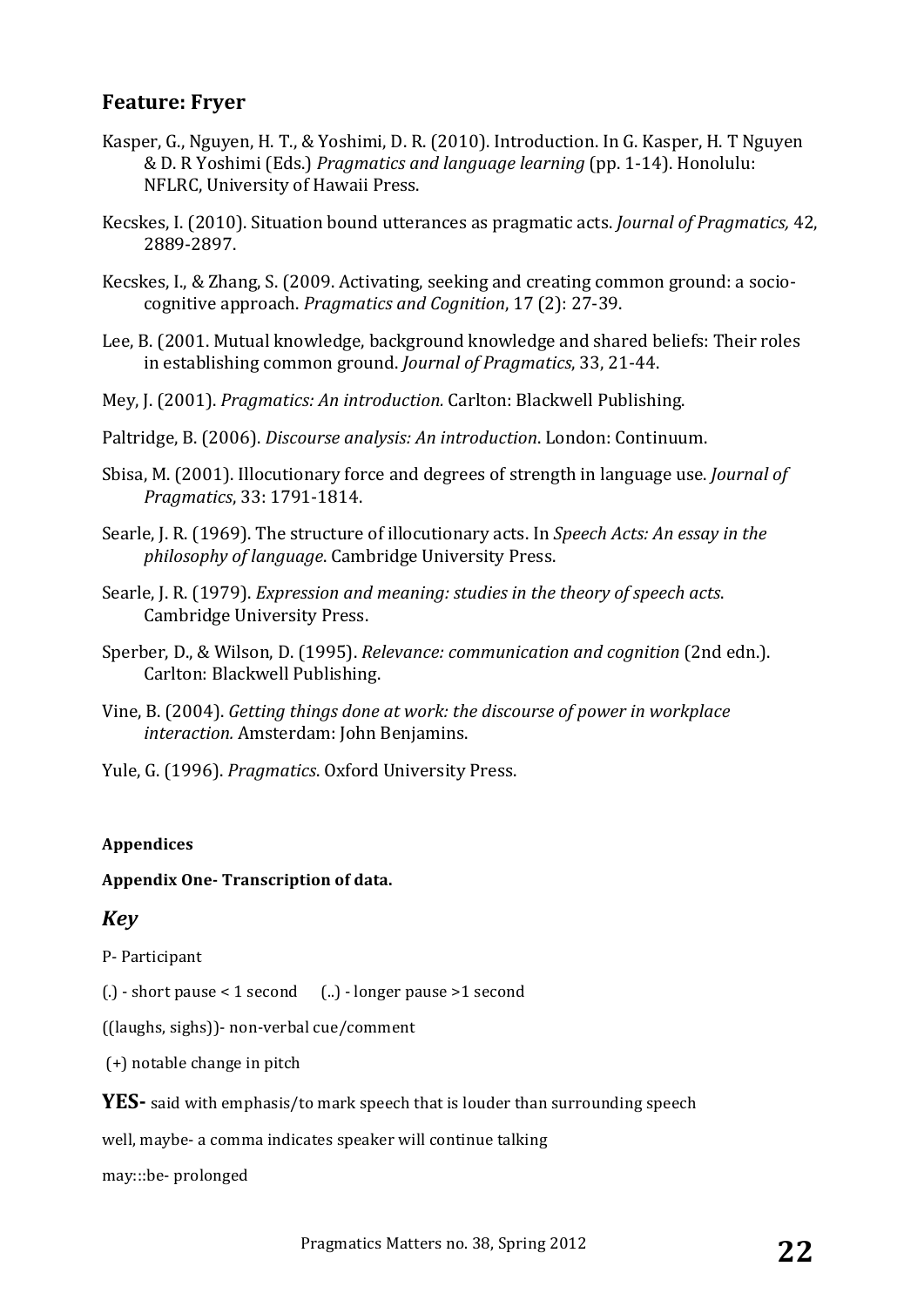*N.B.* This data was transcribed from a communication event between four participants and *was transcribed from memory as it was not recorded. Lines 1-10 are roughly what was said.* Lines 11-17 (especially 11-14) really stuck in my mind as I didn't agree with them.

#### **P1- Participant 1**

**P2- Participant 2**

**MF- Me**

#### **P3- Participant 3**

- 1. MF- do you wanna nuther beer mate?
- 2. P2 ta mate Souths look like they will have another strong team this year
- 3. P1 ta mate Yeah
- 4. P3- ta yeah they should've done better last season
- 5. MF- Some really handy players, pretty much all the bros and the bras
- 6. P3- speaking of bras what happened to Widders? You played with him didn't you when you played rep footy? He was electric off the bench
- 7.  $\mathbf{M} \mathbf{F}$  yeah he could play all right, we played group together, he went back to the bush, Russel Crowe had too much input into the team
- 8.  $P1 best$  sub in the game did he play origin?
- 9.  $P2$  he was good off the bench for Parra he didn't play origin but he shoulda played in the all stars game
- 10. MF- I played with and against a couple of those blokes like Widders and Preston
- 11. P3- no way, THEY DIDN'T NEED THOSE GUYS did you see the game? (+) THEY BEAT US ANYWAY without them and a few of the others  $(+)$  I bloody hate them beating us like that
- 12. P2 yeah, they had a good team this year didn't they, some new guys I hadn't heard of  $(...)$  we just had the same old team
- 13. MF- who do you mean by us and them? I haven't seen the game or the result yet
- 14. P1- I think they mean the Indigenous All Stars won
- 15. P3- yeah the Indigenous side had so many good players they didn't need any of the other (.) Indigenous players they were already too good, the NRL All stars should pick some new players and give some of the young guys a chance like the Indigenous All Stars team does
- 16. P2- the Indigenous side is too good  $(.)$  I like their players like Gordon and Thurston they are good players and also Queenslanders (...) sorry I didn't mean to sound racist or offend you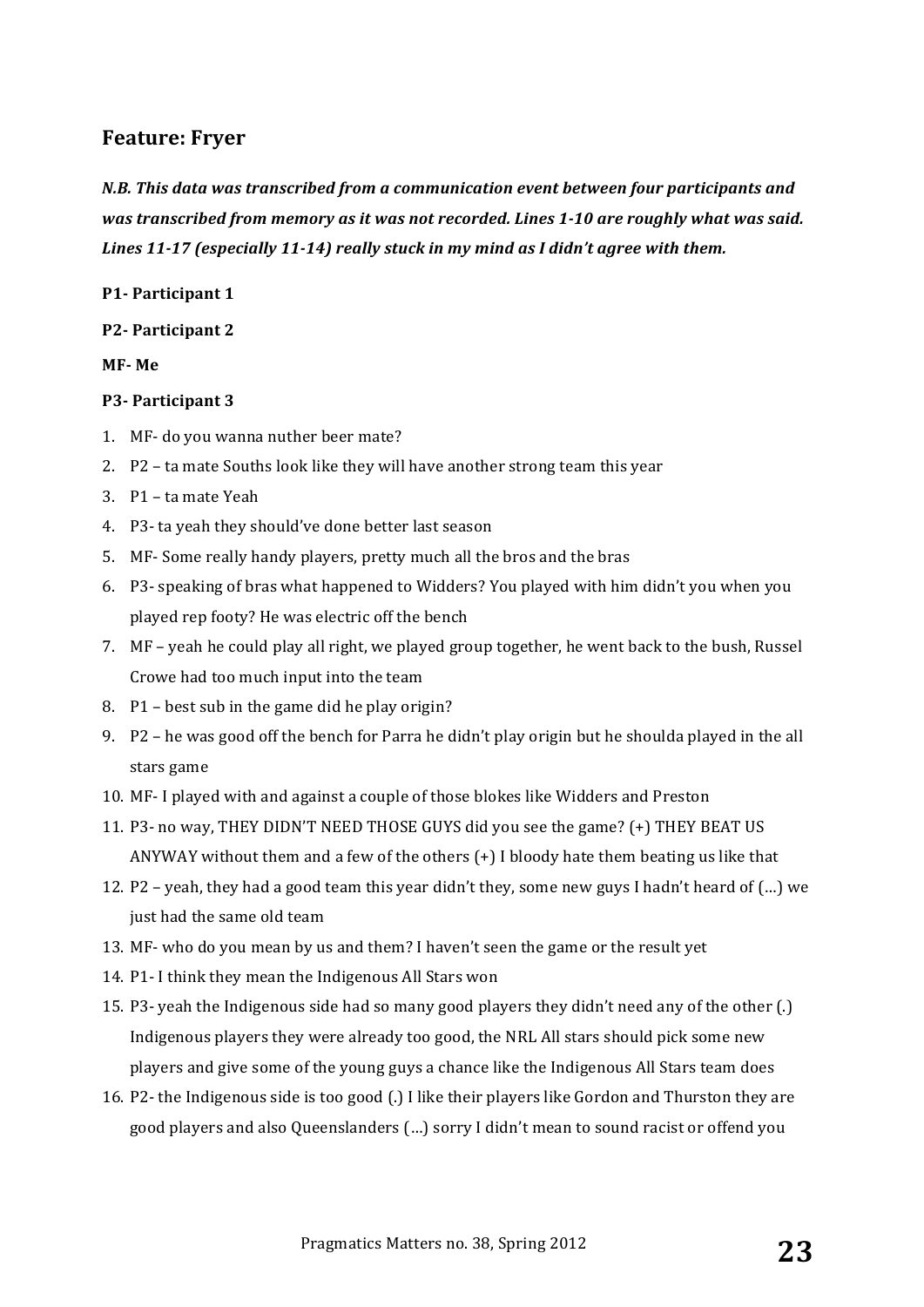17. MF- no worries ((laughs)) I am an old South Grafton boy and I played with and against a lot of Indigenous rep players (.) so I don't see it as us and them (...) as many Aussies do (.) no biggy (...) s::::o (.) who is going to make the finals?

\*\*\*\*\*\*\*\*\*\*\*\*\*\*\*\*\*\*\*\*\*\*\*\*\*\*\*\*\*\*\*\*\*\*\*